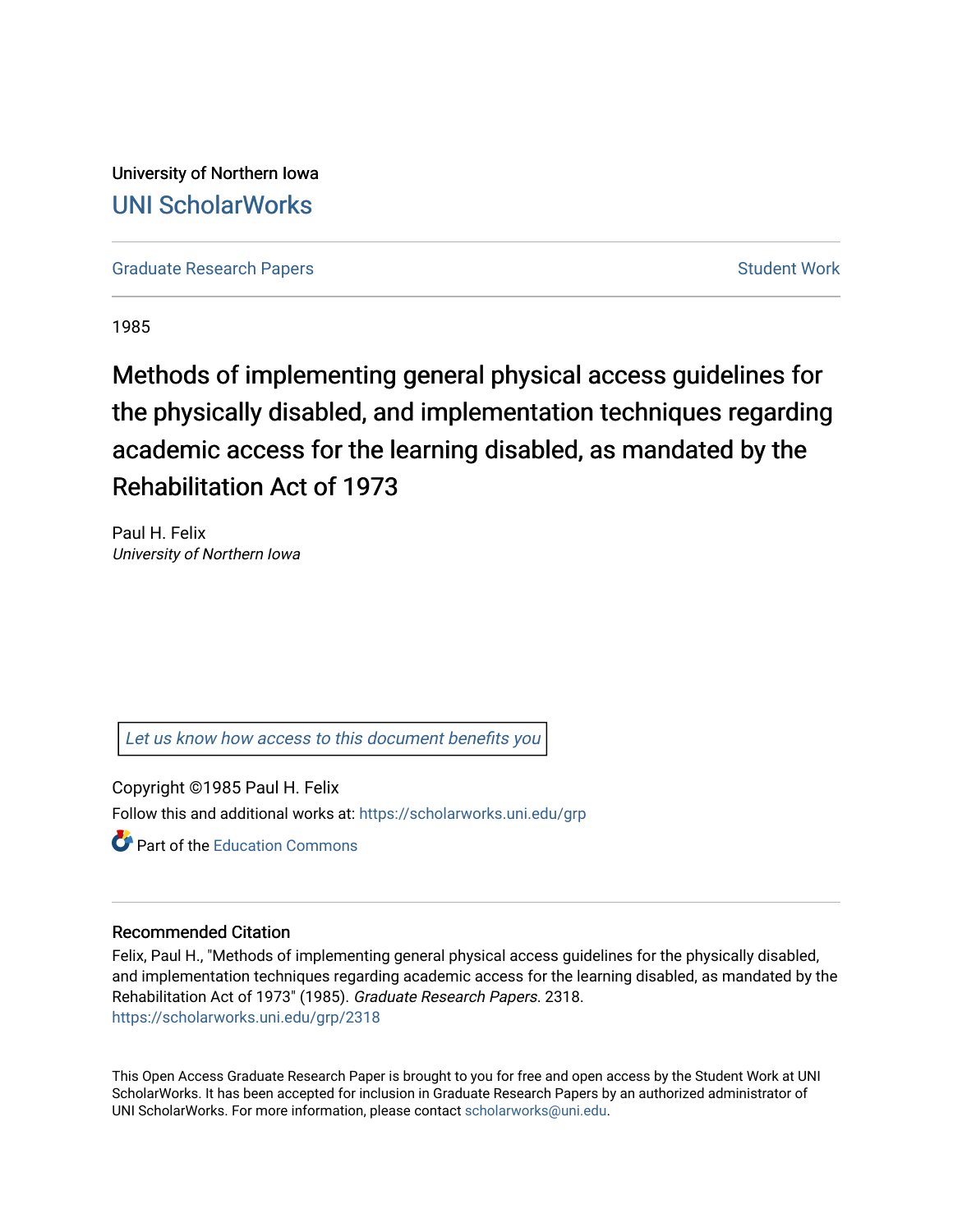# Methods of implementing general physical access guidelines for the physically disabled, and implementation techniques regarding academic access for the learning disabled, as mandated by the Rehabilitation Act of 1973

# Abstract

In September, 1973, the United States Congress passed a law which prohibits discrimination on the basis of mental or physical handicaps in every federally-funded program within the United States. The Rehabilitation Act of 1973, Section 504, states: No otherwise qualified handicapped individual in the United States ••• shall, solely by reason of his handicap, be excluded from the participation in, be denied the benefits of, or be subjected to discrimination under any program or activity receiving Federal financial assistance (United States statutes at large, 1973, Appendix A). Institutions must comply with this law, or face losing federal funds.

This open access graduate research paper is available at UNI ScholarWorks: <https://scholarworks.uni.edu/grp/2318>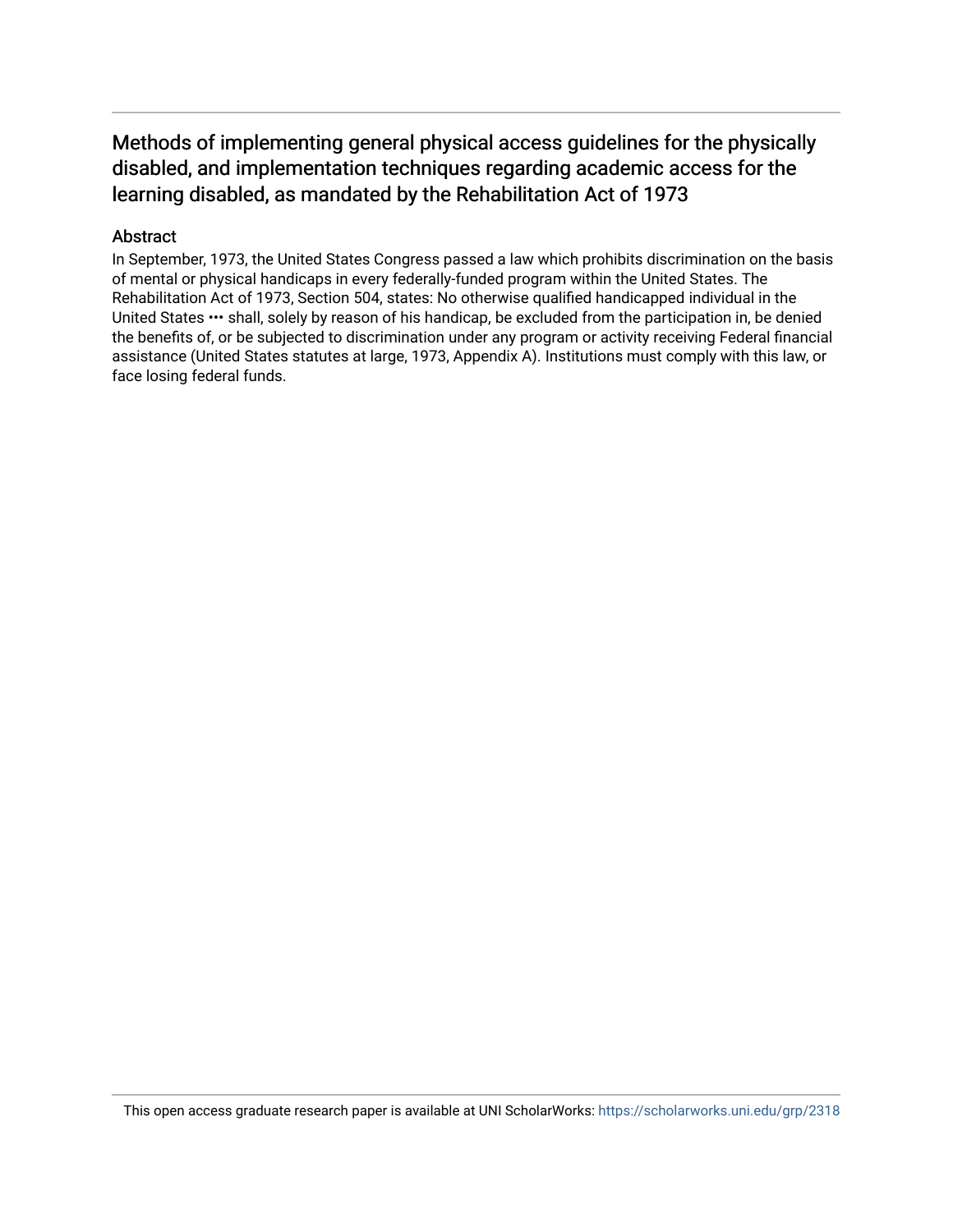.1 TA , P. . IN A REAL ARTHUR IN THE INDEXTRANCE IN THE INTERNATIONAL PROPERTY. . METHODS OF IMPLEMENTING GENERAL PHYSICAL ACCESS GUIDELINES FOR THE PHYSICALLY DISABLED, AND IMPLEMENTATION TECHNIQUES REGARDING ACADEMIC ACCESS FOR THE LEARNING DISABLED, AS MANDATED BY THE REHABILITATION ACT OP 1973

. A Research Paper

Presented to

Department of Educational Administration

and Counseling

. University of Northern Iowa

In Partial Fulfillment of the Requirements for. the Degree

71443

호전증하다

Master of Arts in Education

by

Paul H. Felix June, 1985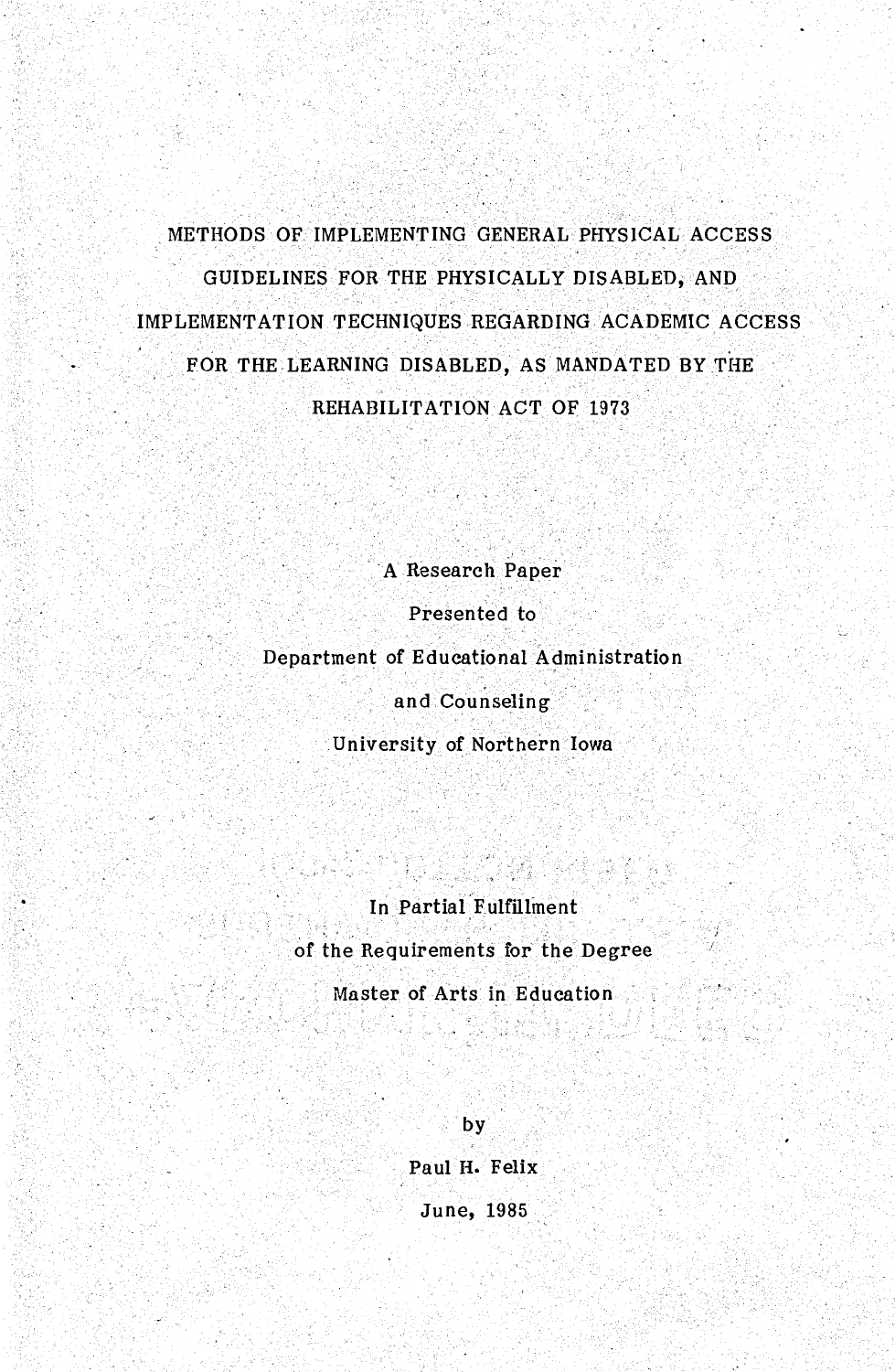This Research Paper by: Paul H Felix

Entitled: Methods of Implementing General Physical Access Guidelines for the Physically Disabled, and Implementing Techniques Regarding Academic Access- for the Learning Disabled, as Mandated by the Rehabilitation Act of 1973

has been approved as meeting the research paper requirement for **the Degree. of Master of Arts in Education .** 

. . . . . . .

Thomas W. Hansmeier

y 9 - 15 - 47 9 13 14 15 17 17 18 • 1994 - 1994 - 1995 1906 1916 1927 1928 1939 1940 1950 1961 1972 1984 1985 1986 1987 1988 1989 1989 1989 1989

. *P::AeiL/, !H'S-.* 

Date Approved Advisor/Director of Research Paper

Date Approved

Ann Vernon

Second Reader of Research Paper

Norman McCumsey

 $J\omega$ 4 3 1986

Head, Department of Educational Administration and Counseling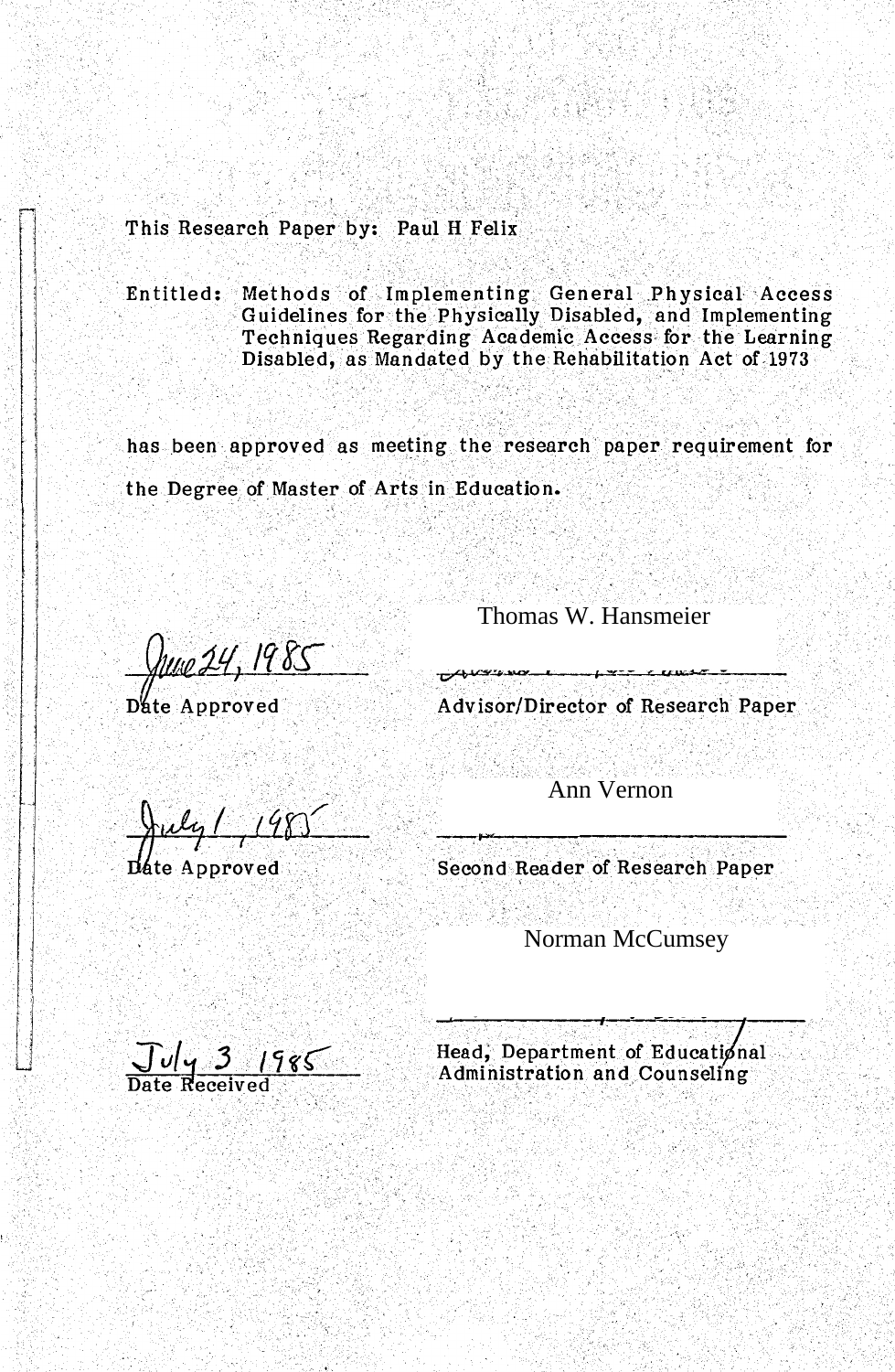#### INTRODUCTION

In September, 1973, the United States Congress passed **a law**  which prohibits discrimination on the basis of mental or physical handicaps in every federally-funded program within the United States. The Rehabilitation Act of 1973, Section **504,** states:

No otherwise qualified handicapped individual in the United States... shall, solely by reason of his handicap, be excluded from the participation in, be denied the benefits of, or be subjected to discrimination under any program or activity receiving Federal financial assistance (United States statutes at large, 1973, Appendix A).

Institutions must comply with this **law,** or face losing federal funds.

Colleges and universities in this country are experiencing unprecedented increases in attendance by physically and mentally handicapped persons (Dailey, 1978: Penn and Dudley, 1980; Stilwell and Schulker, 1973). At the University of North Dakota, for example, only 11 students received special services in 1970 due to handicap. During the fall semester of 1980, the number of handicapped students increased to approximately 360 (Becker, 1980). Many of those students chose to attend the University of North Dakota because of the special services that are available for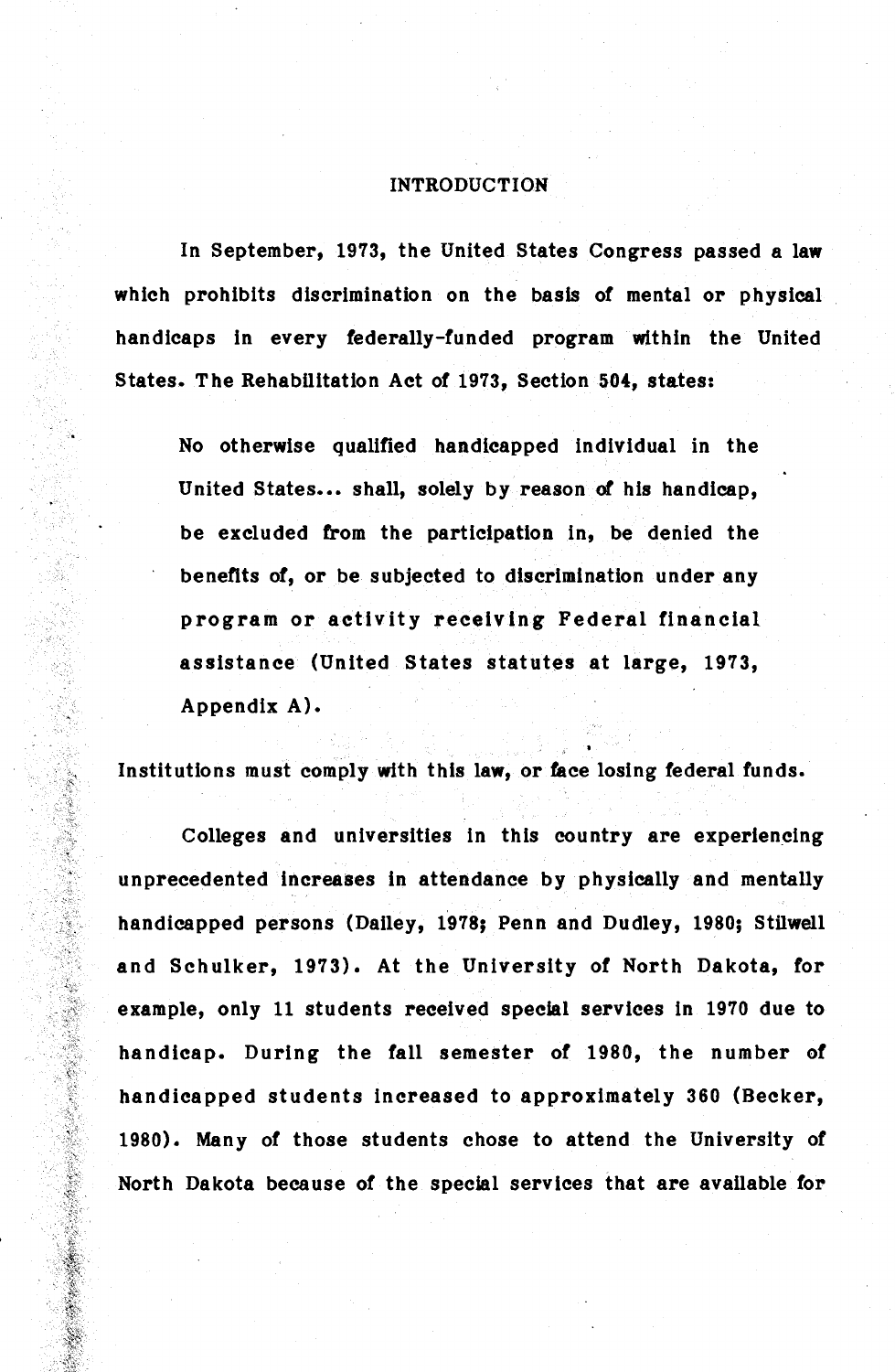handicapped students. Other institutions that have accommodated their programs to the needs of the handicapped have seen similar increases in the number of handicapped students (Perry, 1981).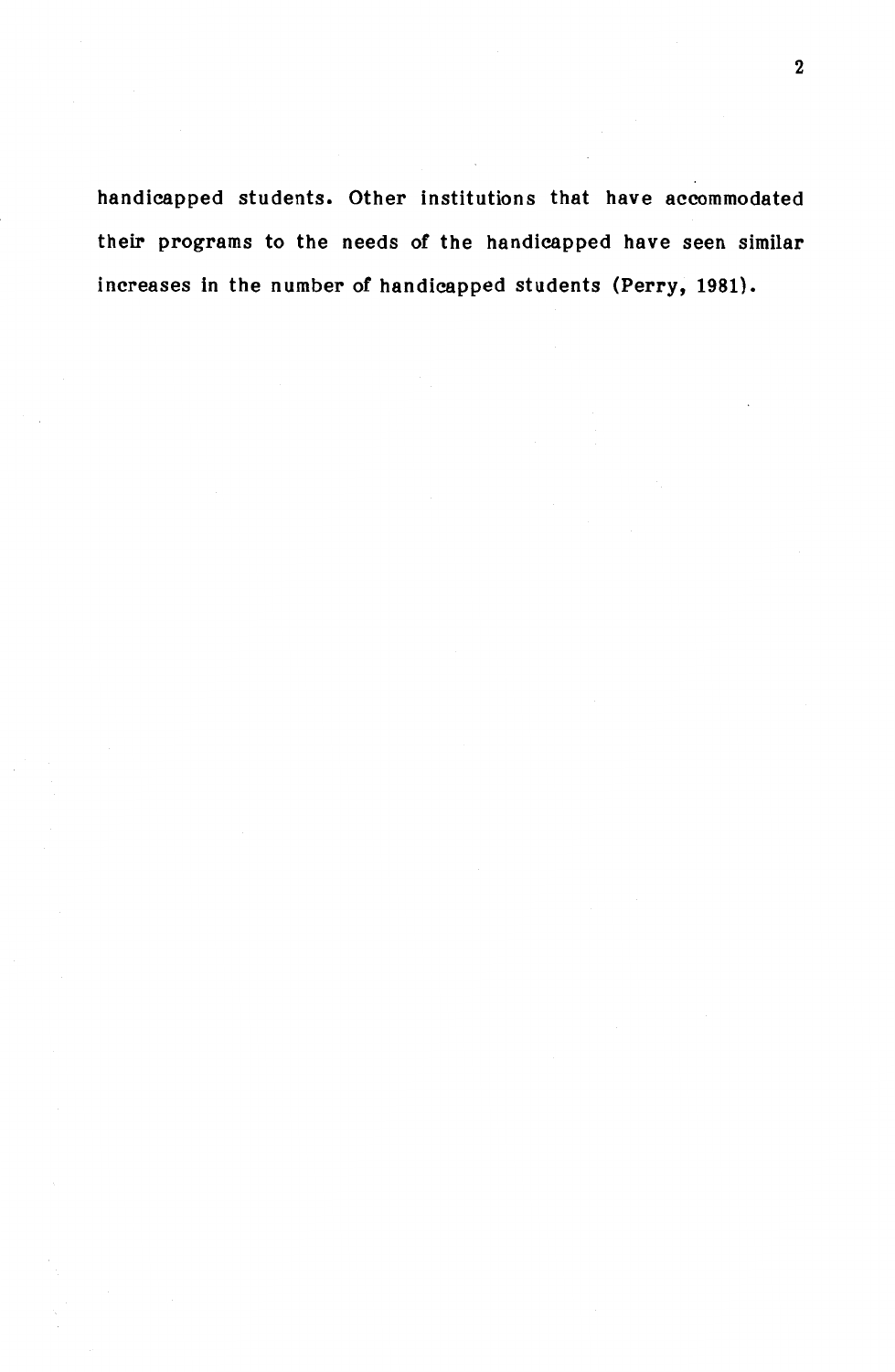#### REVIEW OF THE LITERATURE

Review of literature will be presented in three parts: (1) definitions of disability, (2) guidelines for implementing physical accessibility for handicapped individuals, and (3) guidelines for implementing academic accessibility for learning disabled (L.D.) students.

### Defining Disabilities

Sussman (1969) defined disability as "a limitation experienced by the impaired individual in comparison with the activities of unimpaired individuals of similar age, sex and culture" (p. 384). Recent use of the term, disability, follows a similar pattern, and emphasizes the social activities affected by a physical or mental impairment. Some authors contend that limitations imposed by a disability are what is inferred by the term, handicap (McGowan, 1972). More often than not, though, the terms, disabled and handicapped, are used interchangeably (Yuker, 1977).

After reviewing several different usages of the term, disability, Kutner (1971) offered a social-psychological perspective that seems particularly useful. He took both the behavioral and medical aspects of the concept into consideration, and defined disability as an "enduring measurable or testable impairment of function emanating from psychological disorder, physical illness,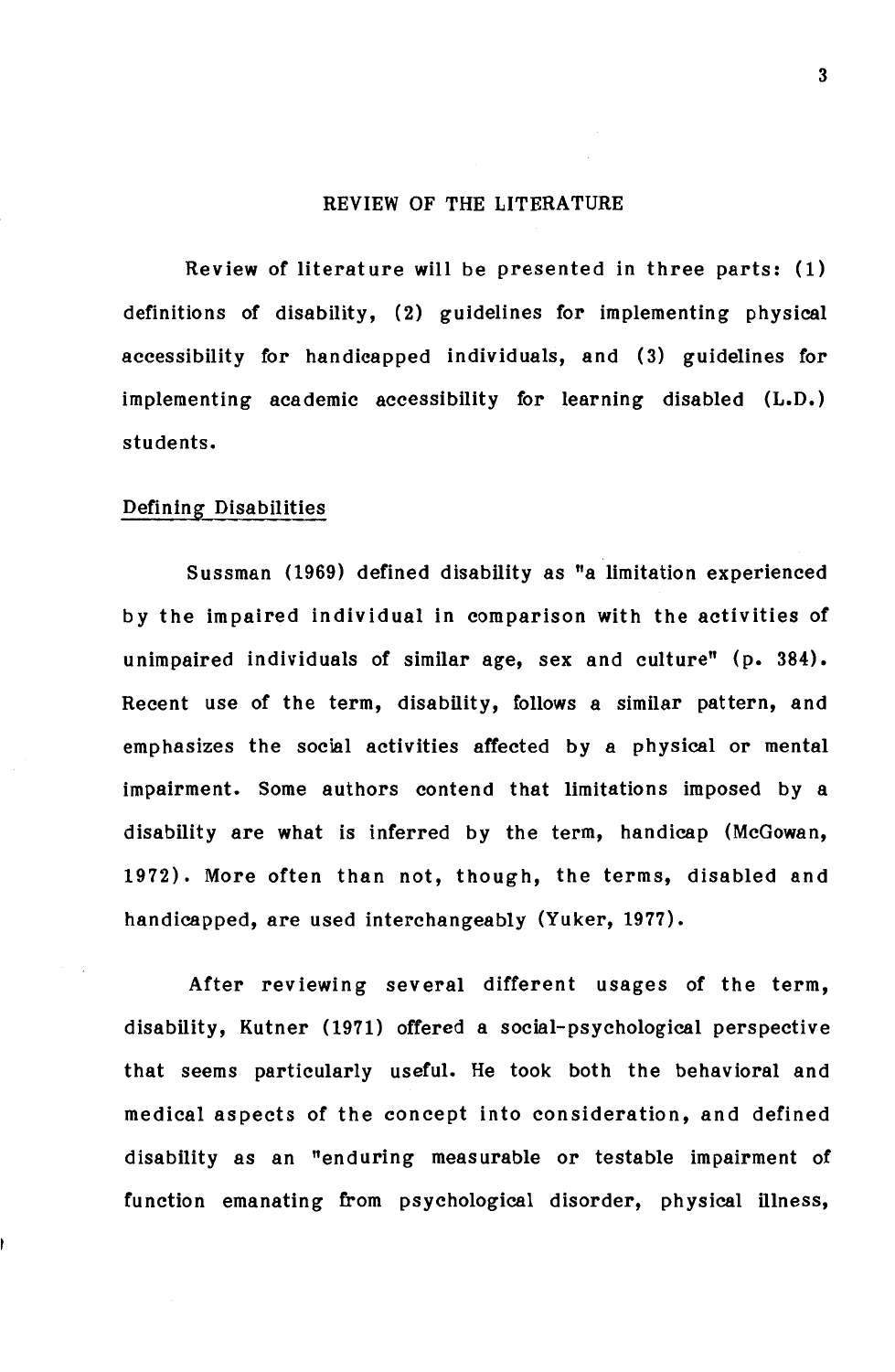injury, or congenital malformation and producing longterm changes in the performance of normally expected social roles and behavior" (p. 144).

Disabilities can range from mild, to severe or profound. They can be broadly categorized as physical, emotional/behavioral, intellectual, sensory or learning disabled (Brolin, 1982).

The term handicapped includes conditions or diseases such as speech, hearing, and orthopedic impairments, epilepsy, muscular distrophy, cerebral palsy, cancer, diabetes, multiple sclerosis, heart diseases, emotional illness, and mental retardation; and specific learning disabilities such as perceptual handicaps, dyslexia, developmental aphasia, and minimal brain dysfunction. To be considered a handicap or a disability, a mental or physical impairment must substantially limit one or more of the major life functions (Department of Health, Education and Welfare, 1977).

## Physical Accessibility for Disabled Individuals

It has been estimated that architectural barriers may pose a problem to as many as 47.1 million people nationwide. Included in the estimate of those affected are 11.7 million ambulatory disabled, 12.5 million temporarily injured, 2.4 million deaf, 11.0 million hearing impaired, 1.3 million blind, and 2.0-s.o million visually impaired (DeGraff, 1977). DeGraff (1977) noted that people can be counted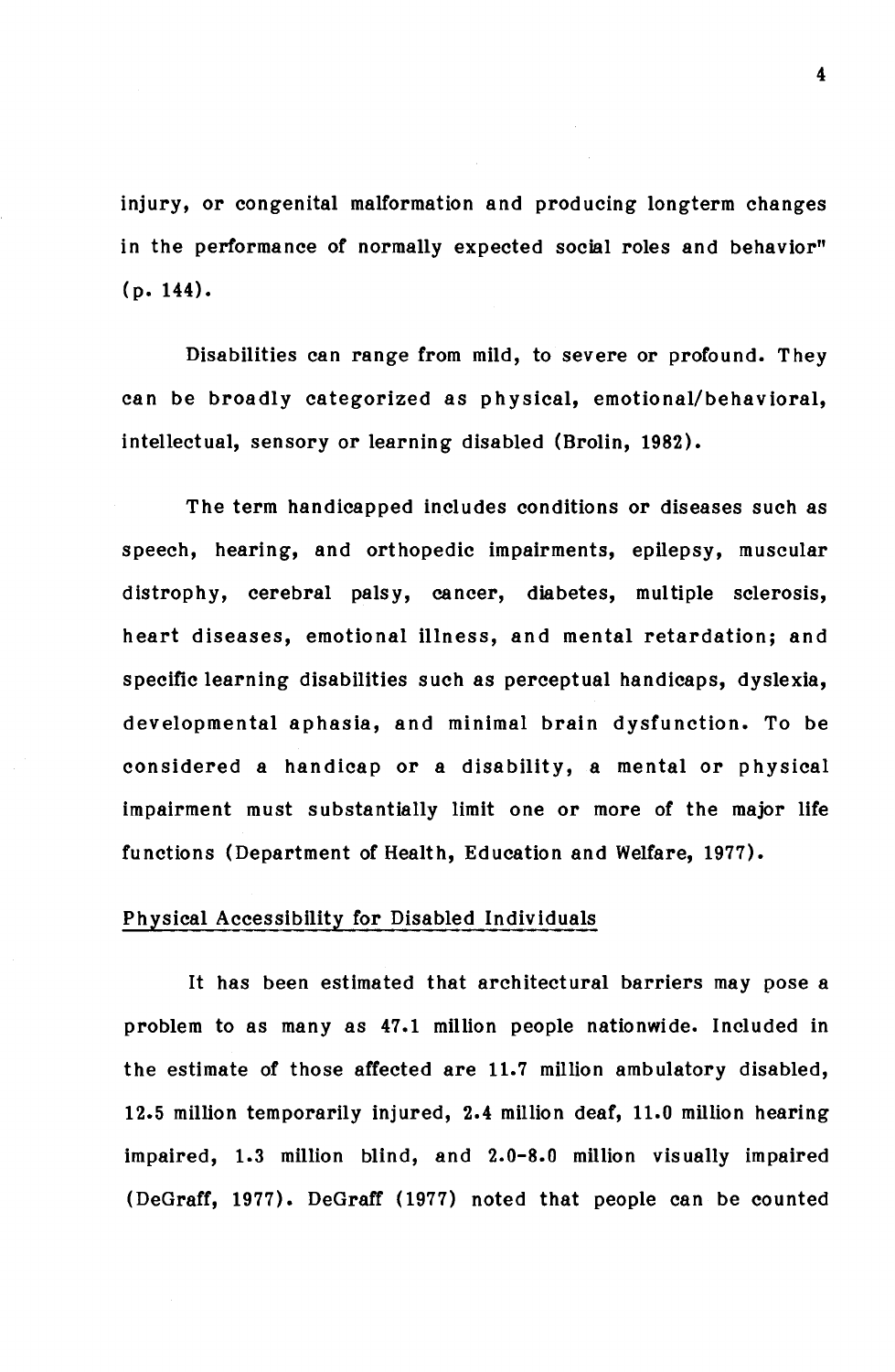more than once due to multiple handicaps. His estimate did not include persons who are not actually disabled according to current definitions, but for whom architectural barriers pose problems of various kinds. Included in this group are women in the later stages of pregnancy, parents with infant carriages, shoppers with grocery or market carts, and those who, simply for health reasons, cannot climb a flight of steps. The "one in ten Americans" adage about disadvantages applies to those who are 65 years of age and older.

For college officials who are not sufficiently familiar with the mandates of the Rehabilitation Act, the costs of providing physical accessibility for the handicapped may appear exorbitant. It must be remembered, however, that not every inch of campus needs to be made architecturally accessible for equal participation by handicapped students (Snyder, 1982).

The following example of a typical university illustrates the magnitude of the task of implementing physical accessibility for students. The main campus of University "Y" is 1.3 miles long and .3 miles wide, and accommodates more than 100 buildings. Approximately 34 of the campus buildings have ground level entrances which provide ready wheel chair access. It would be far from accurate to assume from these statistics that two-thirds of University "Y" is functionally inaccessible (DeGraff, 1977). Even under the Rehabilitation Act regulations, University "Y" had no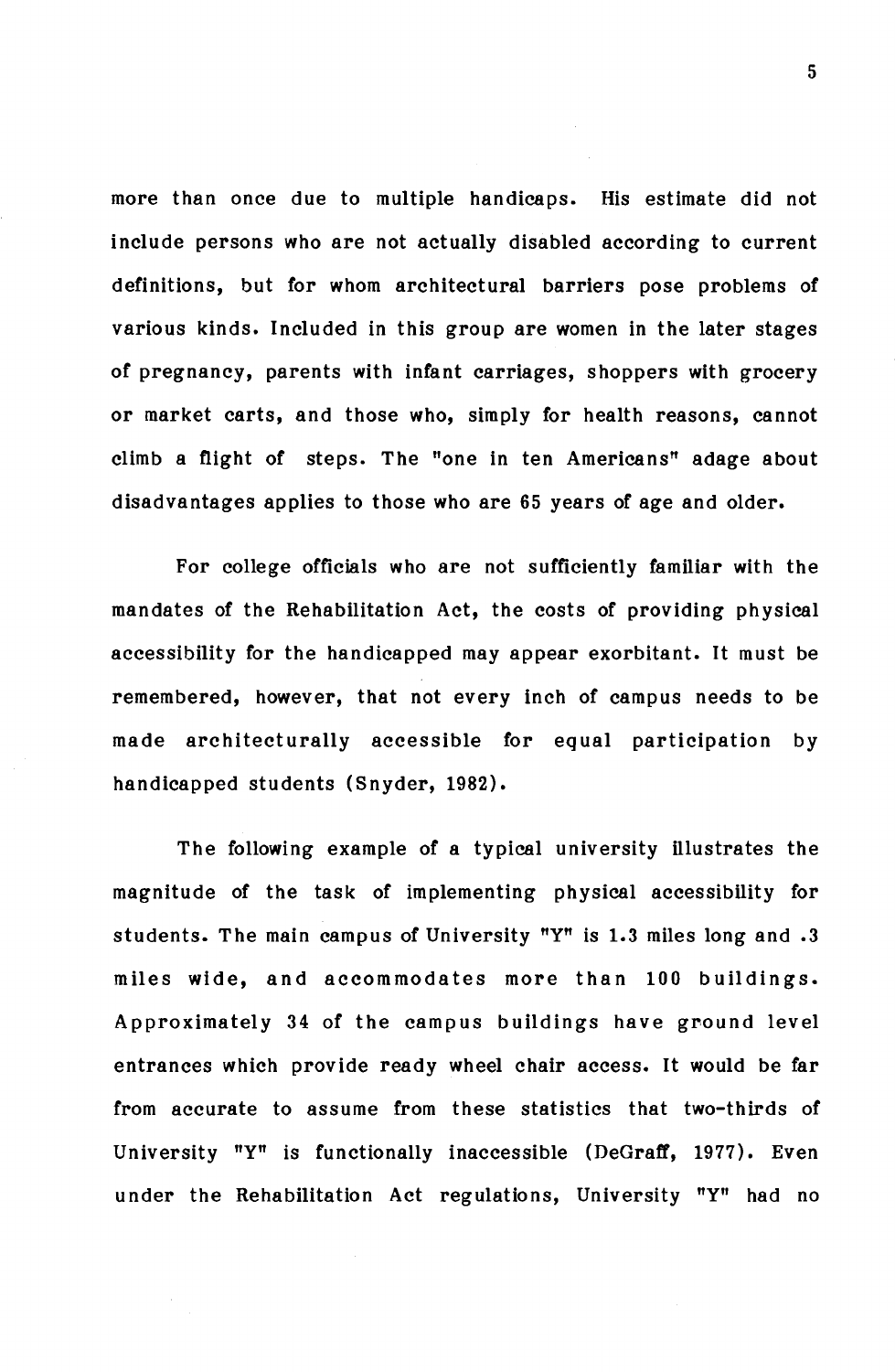intention of making the other two-thirds of the campus accessible. There is a practical, realistic difference between ideal and functional accessibility. Ninety-plus percent of the campus' primary classrooms, cultural, recreational, and residential buildings are included in the 34 building total (Synder, 1982).

On occasion, appointments are made by handicapped students in smaller, inaccessible offices which are not used by students on regular basis. These office appointments are scheduled for accessible campus locations when they are made by ambulatory disabled persons (DeGraff, 1977).

Architectural accessibility can also be augmented by a process called programatic accessibility where participation in the relocated meeting or activity is not reduced (DeGraff, 1977). Section 85.22 of the Rehabilitation Act states that a recipient of federal money should operate each program in such a manner that the program, when viewed in its entirety, is accessible to handicapped persons. This does not require the recipient to make each facility, or all parts of its facilities, accessible to and usable by handicapped people. The recipient may achieve compliance in other ways: the redesign of equipment, reassignment to accessible classrooms, or reassignment of services to accessible buildings. In choosing among available options, the recipient should give priority to those that offer the most appropriate, integrated settings to handicapped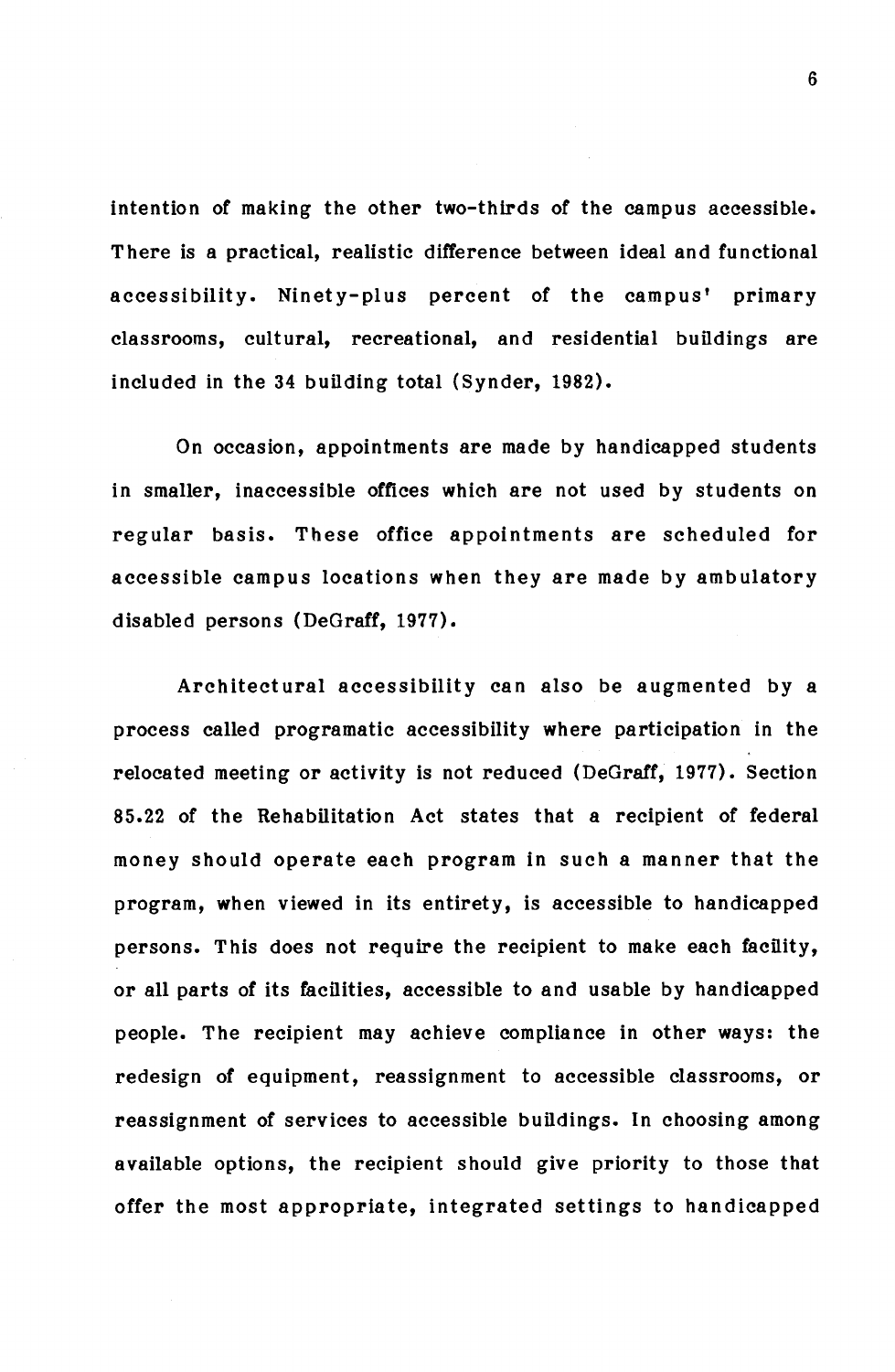individuals. Although the ideal accessibility may never be achieved totally, a functional combination of both architectural and programatic accessibility can be used in most cases to meet the needs of handicapped people (Snyder, 1982).

It is important that universities choose appropriate accessibility criteria (DeGraff, 1977). A larger number of more severely handicapped students, using larger, motorized wheel chairs, are appearing on many campuses. Modifications for architectural accessibility must be up-to-date to accommodate the needs of more severely disabled students and their equipment. This must be accomplished without impeding the less severely disabled students on campus. Many accessibility criteria do not satisfy these considerations (Snyder, 1982).

Recommendations for ongoing accessibility updates include an administrative survey team to implement architectural changes. This survey team should be allowed considerable freedom to function, and to make recommendations deemed appropriate by the team (Potter, 1977). An institution should have in place an evaluation program that will ascertain the effectiveness of its service systems for handicapped students. Each institution should also develop an educational program for its students and faculty to explore disabilities and their educational implications. Disability groups and handicapped individuals should be involved in planning such a

7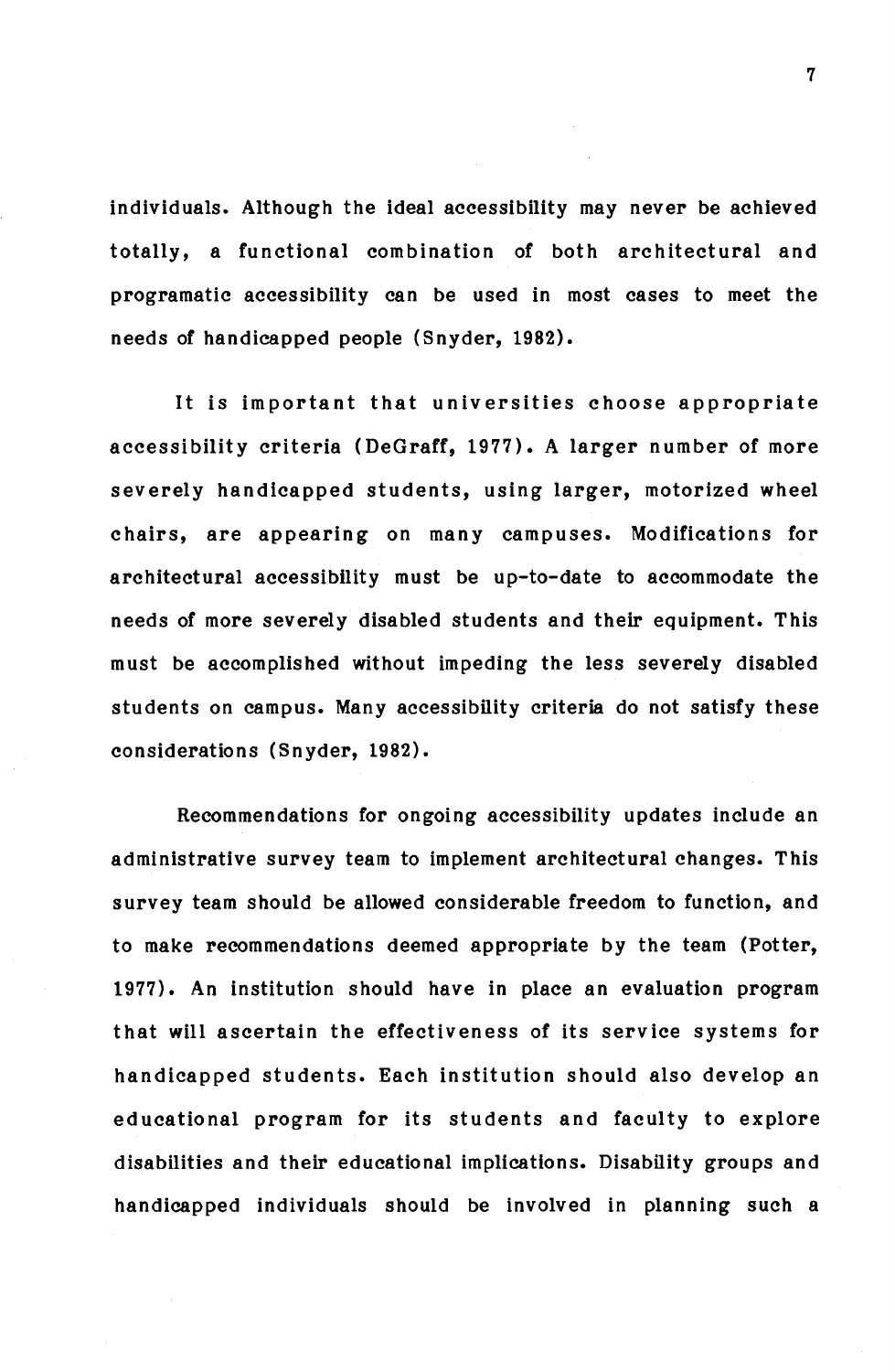program. Disabled students in post-secondary institutions should have support groups with which to share problems and evaluate progress relative to their disability. Placement and employment preparation services should be available to all disabled students. Aided by the guidelines set forth in the Rehabilitation Act, along with current recommendations to make institutions accessible, higher education should be able to keep abreast of handicapped student services (Potter, 1977).

The Rehabilitation Act also requires that institutions make information available regarding physical accessibility of campus facilities. For handicapped students needing specialized information such as this, information objectives are threefold: to introduce the campus to an interested applicant, orient a new campus community member, and to serve as a reference to an existing member (Snyder, 1982).

Although my paper is on general guidelines for providing physical access, techniques and specifications for implementation are outlined in detail. Many individual physical access problems must be addressed (for detailed information see Appendix B).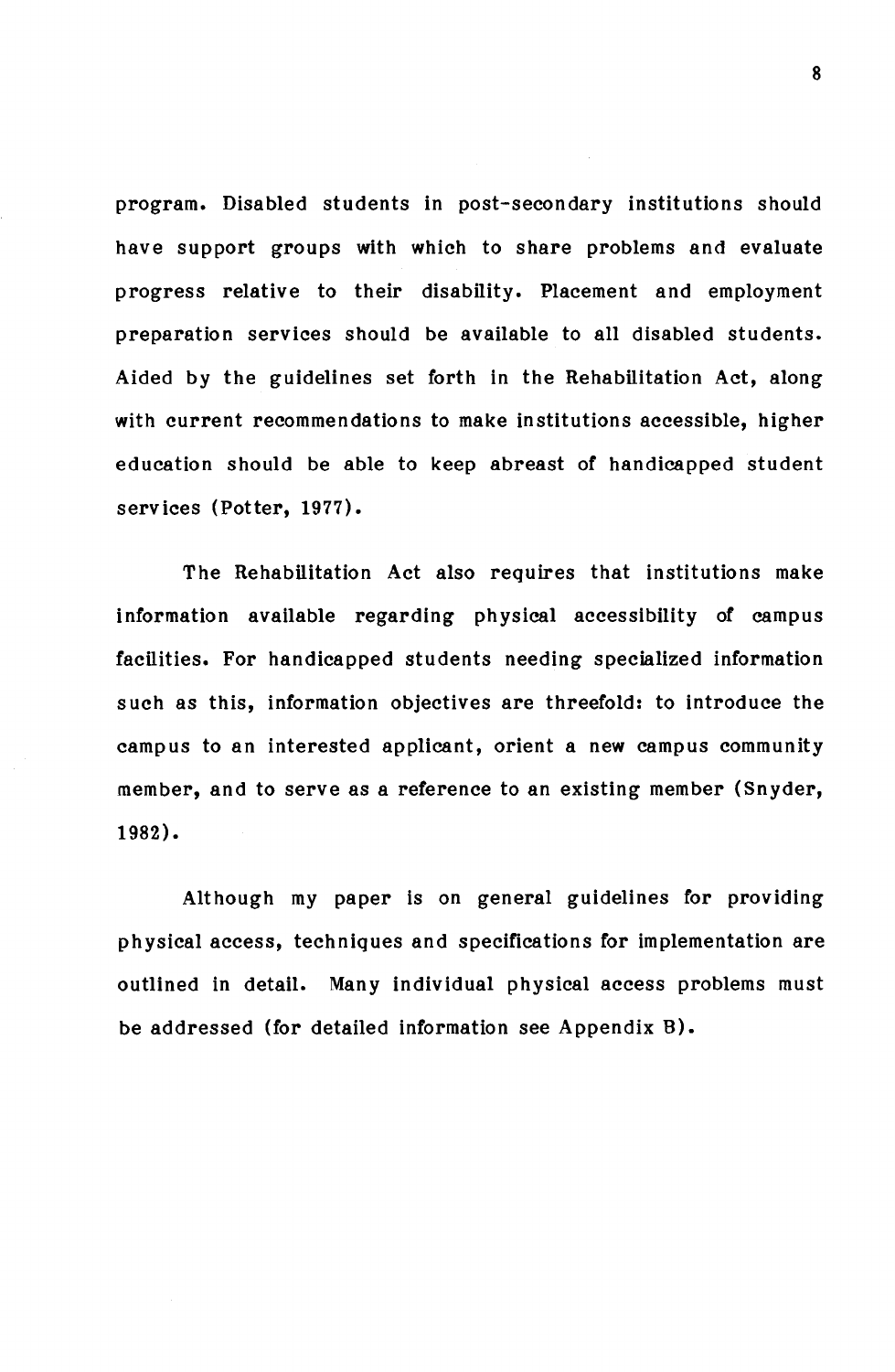# Academic Accessibility for Learning Disabled

In recent years, students having learning disabilities have emerged as one of the main categories of handicapped students who require special programs to obtain equality of access to various educational programs.

Factors responsible for the increased participation of L.D. students in post-secondary education include: improved methods of identifying children who are learning disabled, appropriate implementation of special education programs in elementary and secondary schools, the influx of students who will be provided an education with necessary support services, and the awareness by post-secondary institutions that, with the provision of necessary support services, L.D. students can succeed in college, technical schools, and beyond (Krulwich, 1983).

If institutions are to provide academic access to L.D students, learning disabilities must be recognized. In order to do this, the general characteristics of L.D. students must first be defined (Snyder, 1982).

Many L.D. students have difficulty with hand-eye coordination and kinesthetic output. These problems become manifest when the hand does not write what the mind directs. Such students misspell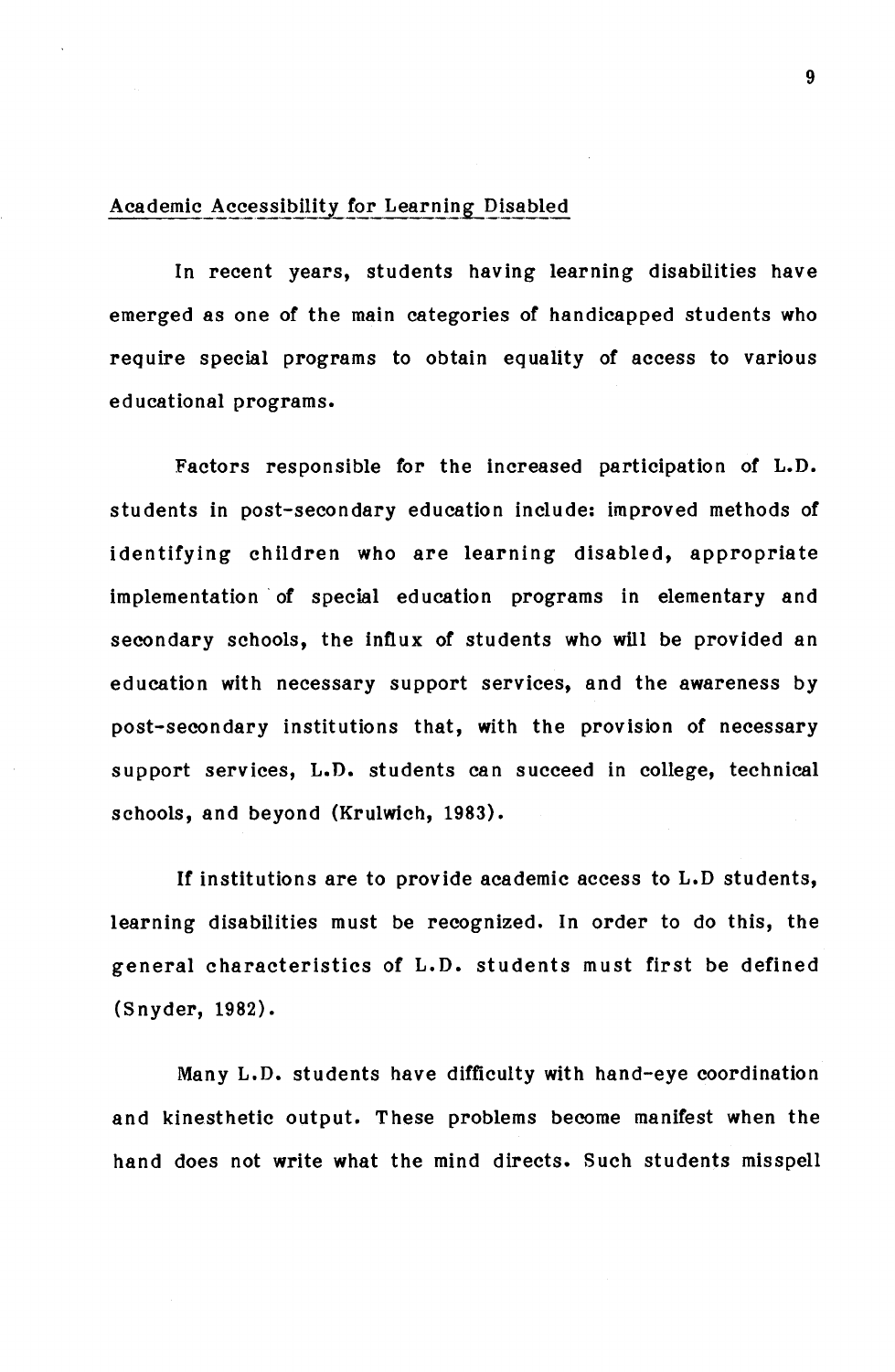words, including their own name, cross out the incorrect letters, or just simply write back over them (Lopez, 1982).

The inconsistent spelling of small, frequently used words, goes beyond the problem of a student who is just a poor speller. An L.D. student may use three different spellings for the same word within a given paragraph. When asked which spelling of the word is the correct one, the student may not be able to give the correct answer. Therefore, he/she effects a cloaking mechanism. Quite simply, the L.D. student avoids using the word (Snyder, 1982).

Another characteristic looked for in identifying an L.D. student is that of verbal preservation. Many times during an interview, the student may have a difficult time terminating speech. He/she will sometime ramble on, or will reiterate exactly the same answer (Lopez, 1982).

Other characteristics of the L.D. student include a short attention span, restlessness, poor motor coordination, extreme distractability, impulsivity, anomalous handwriting, difficulty in copying material or inaccurate copying, difficulty in putting thoughts down in writing, or the inability to comprehend figurative language. If the number and type of characteristics a student has are correlated, then an assessment of a possible learning disability can be made ( Snyder, 1982).

10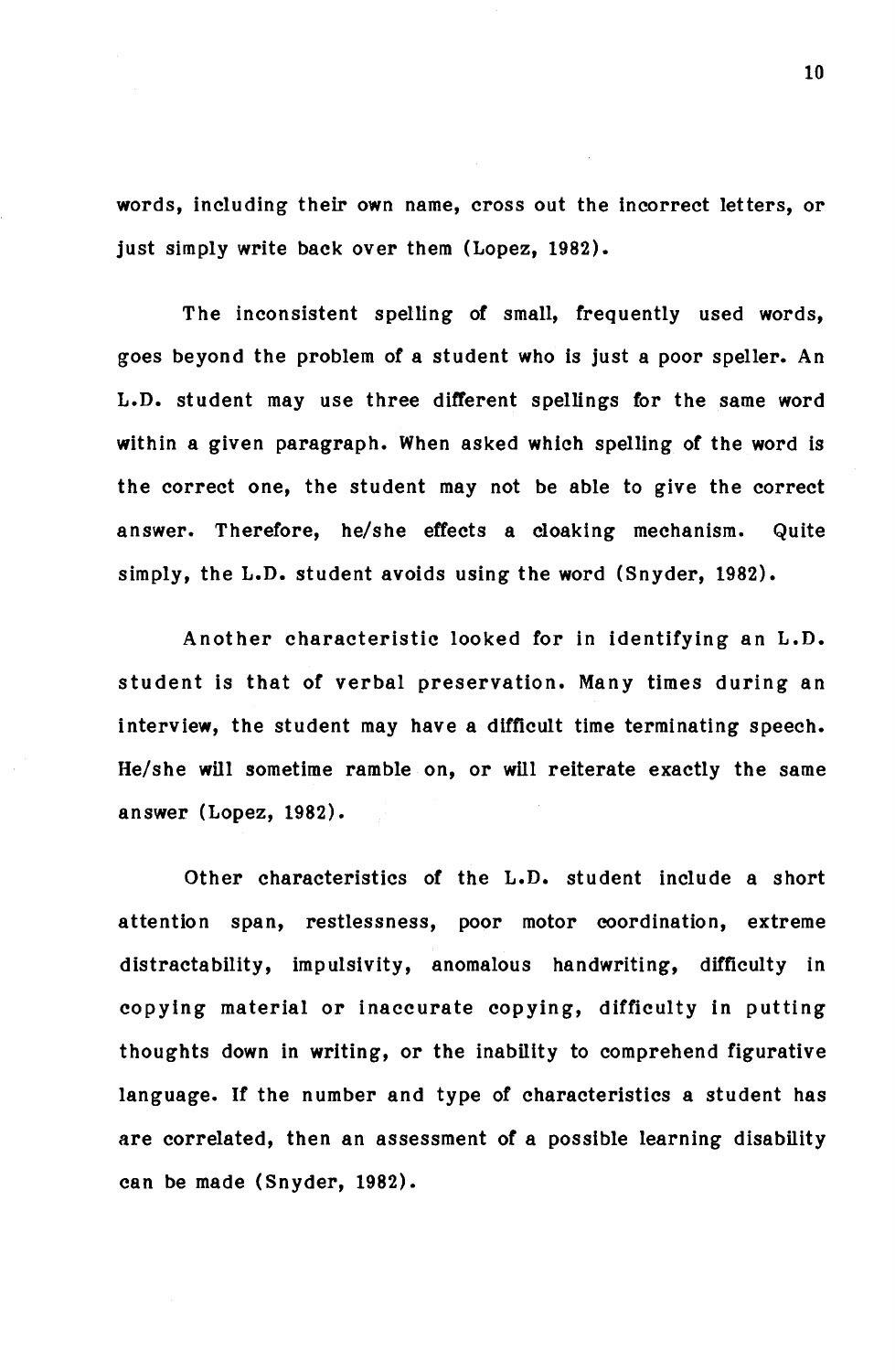If a student has one or more of the above screening characteristics, it is quite possible he/she may have a learning disability, and should be provided auxiliary aid required under the Rehabilitation Act (Lopez, 1982}.

Once a student has been diagnosed as learning disabled, the next step is to determine what form of assistance the student needs. Through appropriate placement, the student may be assured of equal academic accessibility (Snyder, 1983).

Initially, it is helpful to place L.D. students in a class with faculty who are known to be symphathetic to certain adjustments by handicapped and disabled student learners. Participation in a preregistration activity enables students to arrange for certain auxiliary aids which they may need to complete required course work, e.g., taped textbooks, tape recorders, and readers for students who will require them during an examination. A proofreader is another aid that may be needed by a handicapped student learner. Students who have disabilities involving the writing of information may be provided with a transcriber. The purpose of the proofreader or the transcriber is not to write the students' papers, but to insure that the handicapped students receive proper credit for what they have been able to formulate in their own minds, rather than be penalized for an inability to put information down on paper in a coherent format (Snyder, 1982}.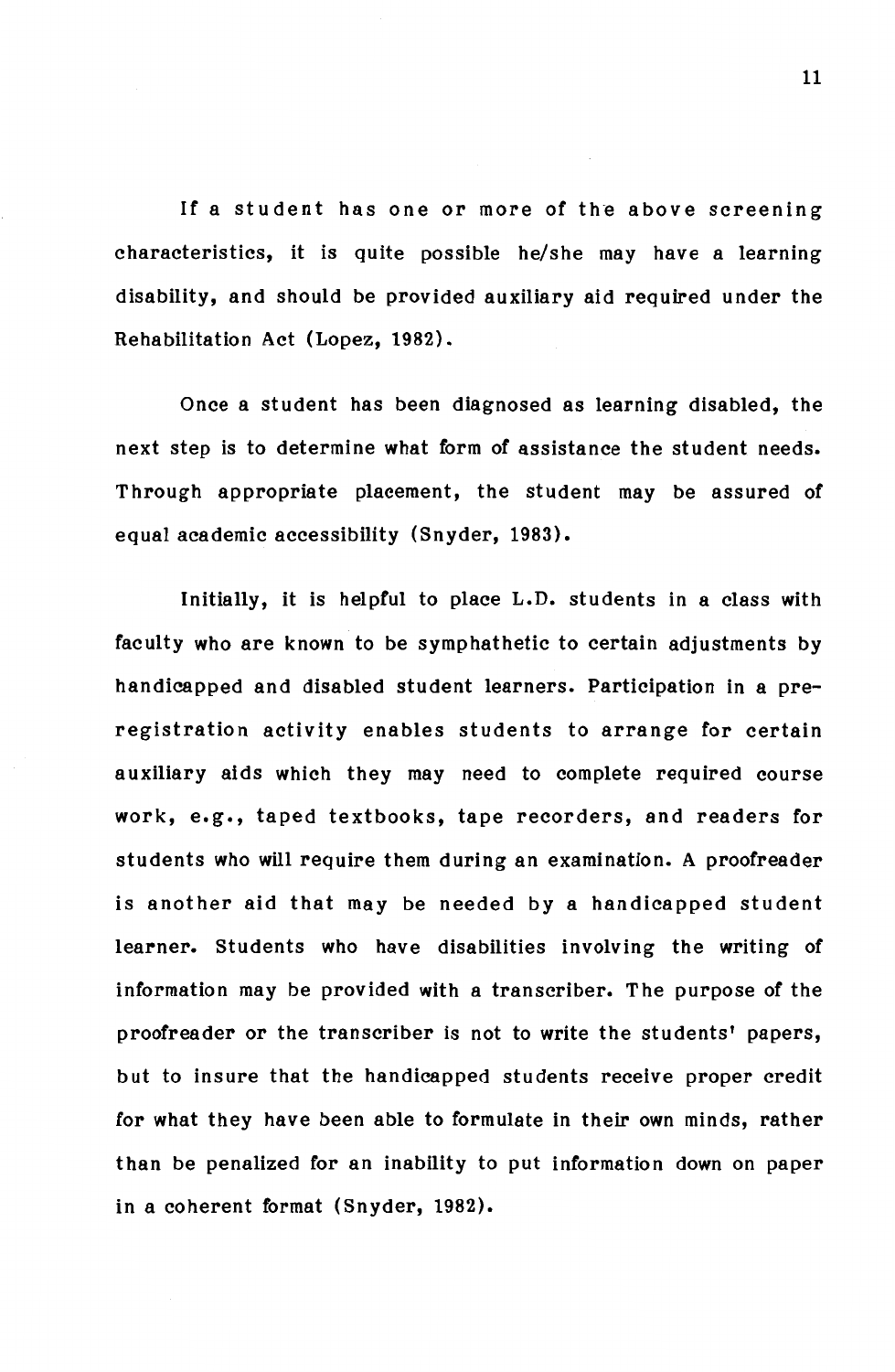Another auxiliary aid which may be provided is tutoring. Tutors undergo a comprehensive, extensive training program in three different areas:

- 1. Study skills and cognitive bases of tutoring, including methods of reading a textbook, proper time management, and how to plan a tutoring session.
- 2. Affective aspects of tutoring, such as how to establish rapport with a tutee, how to manage a difficult tutoring situation, and how to develop self-esteem for a tutee.
- ( 3) Record keeping procedures and the accountability aspects of a tutoring program. It also addresses ethical and legal aspects of specific tutoring situations, and provides a general overview of the total tutoring programs operation (Lopez, 1982).

Another service for learning disabled students is academic study skills. Most L.O. students are encouraged to register for a course in college survival skills. The main components of this course include effective note taking, how to take objective and essay exams as well as how to study for them, productive use of the library, proper methods for writing a term paper, and overall study skills. Effective time management skills are emphasized. Also, the use of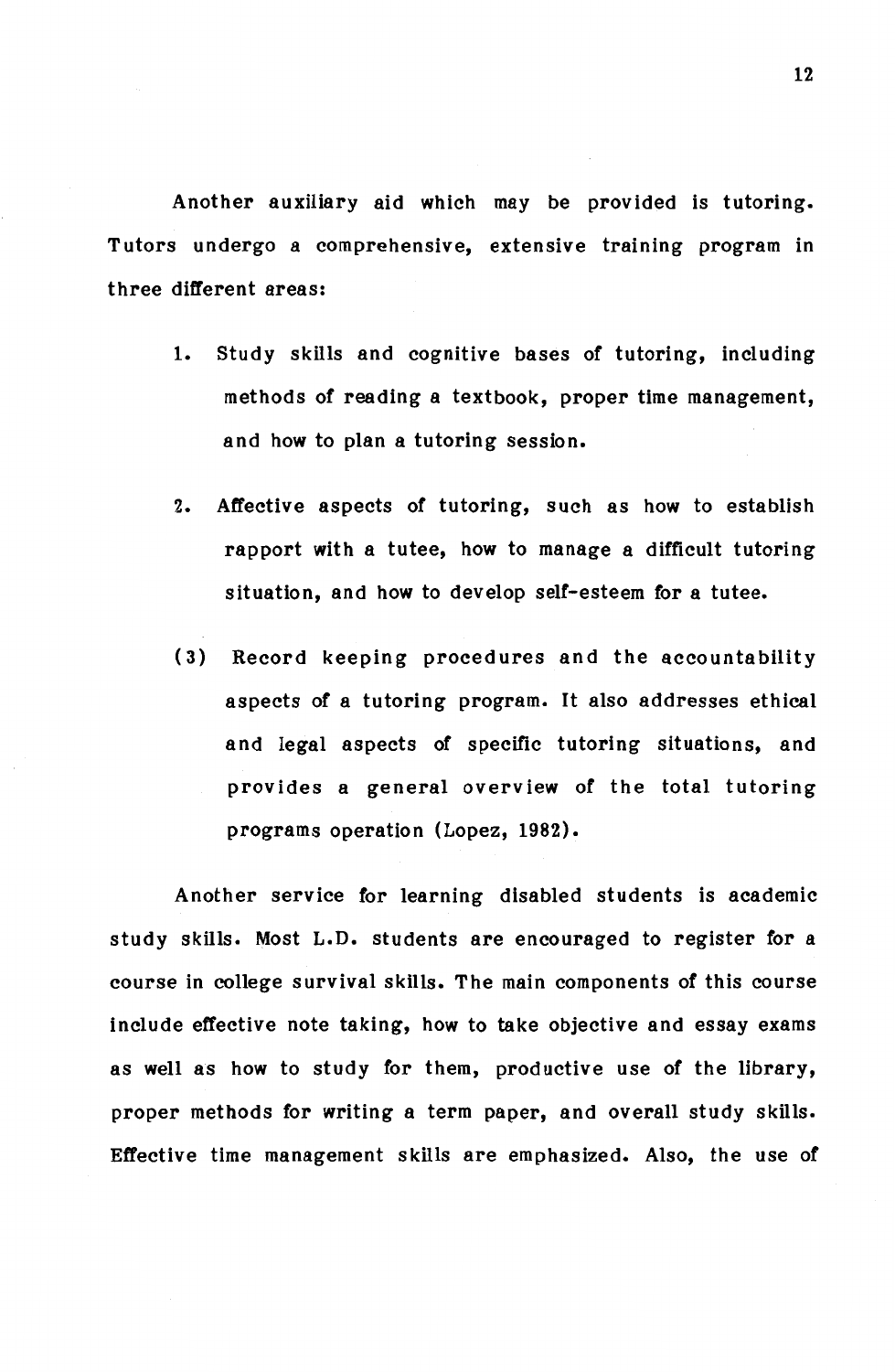modification techniques and other social skills to change behaviors of professors is practiced (Snyder, 1982).

The auxiliary aids provided by a handicapped student service program or a learning skills center can be instrumental in providing equal academic access for L.D. college students. Considerably more can be done, however, if professors can be persuaded to take the time to learn about specific learning disabilities and various approaches to teaching the L. D. student. For example, if a professor would alter his teaching style from lecture format to that of a visual, pictorial presentation, L.D. students could use more than one modality in processing information within a classroom setting (Snyder, 1982). This approach uses the ability the students possess in order to help them learn the material, rather than attempting to nullify the deficiencies that the students may have (Lopez, 1982).

Establishing a program to serve L.D. students need not be expensive. Most of the services required are already provided for in one way or another within most collegiate settings. Tutoring services, for example, are usually provided; only a small amount of training would enable a group of tutors to be qualified to work with L.D. students. Instructional media are present in most libraries, and tape recorders are provided on a loan basis. Handicapped student services personnel could certainly set up a system whereby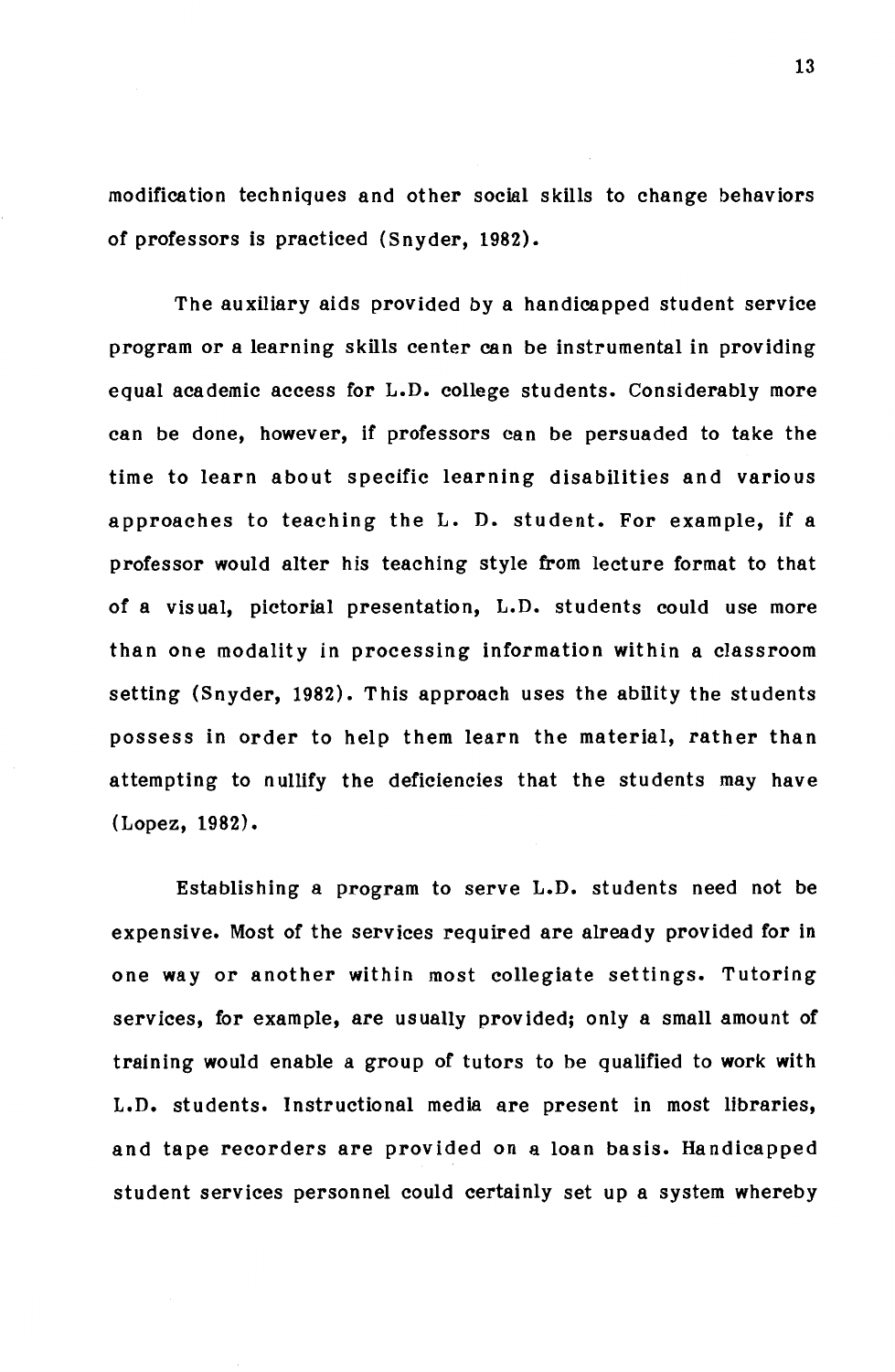L.D. students would have access to media material. The use of volunteers can minimize the cost of providing these programs and services (Snyder, 1982).

L.D. student programs usually consist of three types. The first is the pre-college year or semester; this is usually located on a college campus, but can also be included in a secondary school setting. The main emphasis is on diagnosing strengths and individual learning styles. There is usually a large counseling component, with emphases on choice of, and application for, admission to college. These preparatory programs are usually small, ranging in size from three to six students. Many times they also include psychotherapeutic services (Lopez, 1982).

Second is the learning disabilities program contained within a college or university. Major emphasis is placed on individual counseling, academic advising, and identification of educational and personal strengths. Usually, an L.D. specialist coordinates the program. Diagnostic evaluation is typically a part of this program. Regular classes are taken for college credit, and noncredit courses designed to enhance specific skills are often part of such a program. Social skills are also addressed, usually in the form of peer counseling and structured opportunities for various social interactions. The major goal of the L.D. program is to teach students how to manage their disability themselves, and to provide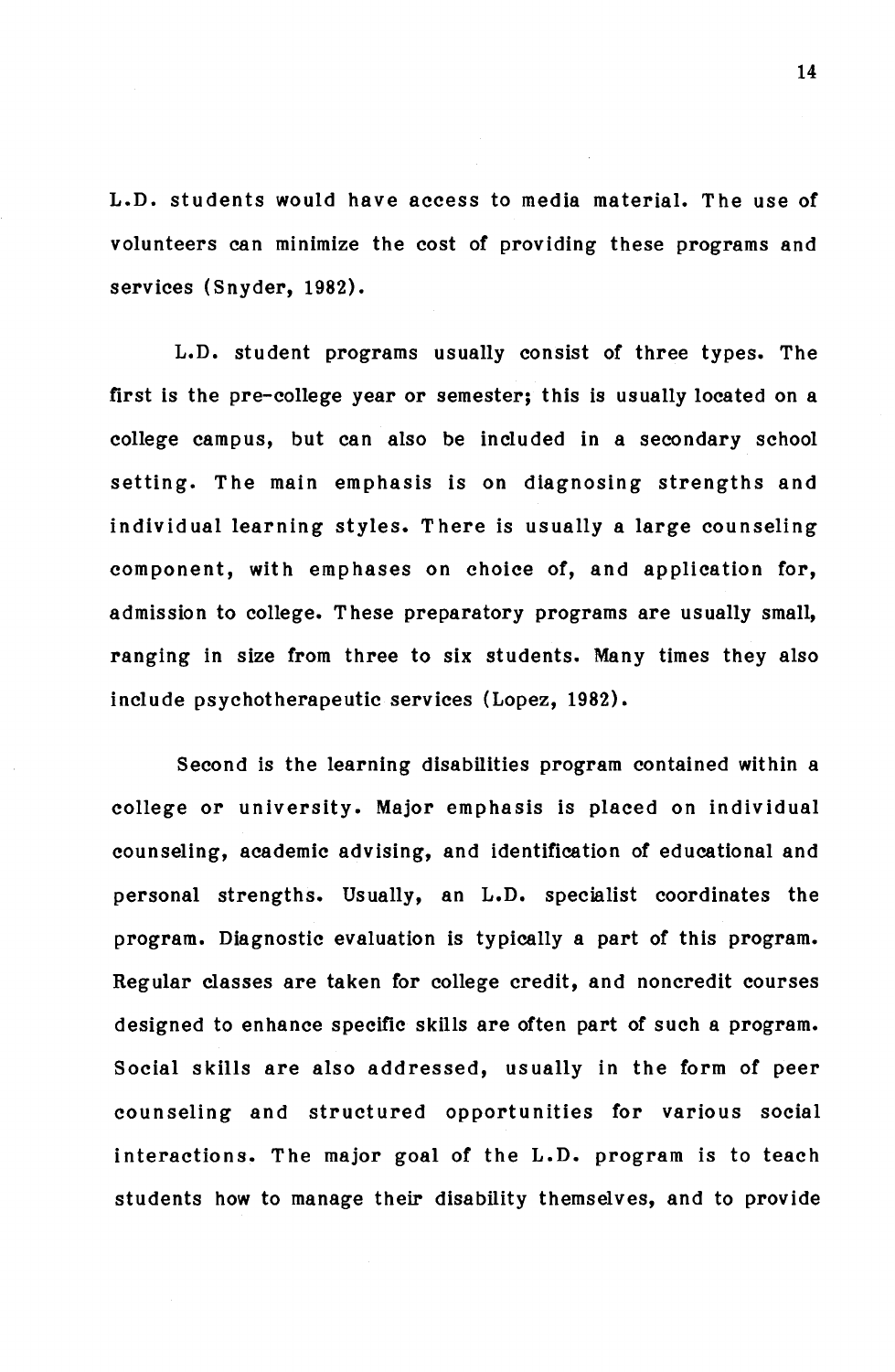the necessary support services so that they can function independently in a collegiate setting. This should enable the L.D. student to earn a degree and to handle basic life situations (Hartman, 1983).

Third, universities and colleges admit L.D. students through their regular enrollment process. Most all these institutions have some sort of support system available to all their students. L.D. students may register with the disabled student services officer, and, hopefully, appropriate modifications can be arranged. L.D. students who could succeed in a setting like this include those who can manage their disability, those who are fairly assertive about their needs, and those who possess a strong motivation to succeed. Networking is a necessary and effective tool of the coordinator for handicapped college students. Since many positions are being cut because of budget considerations, it is imperative that we look to the community as a possible resource for expanding and enhancing programs (Krulwich, 1983).

If equality of academic access is to be provided for L.D. students, college officials must recognize that more is involved than providing special services for students who request them. The learning disability program must include awareness training, outreach screening, and a referral system. The program must be available through those student services which are likely to be in

15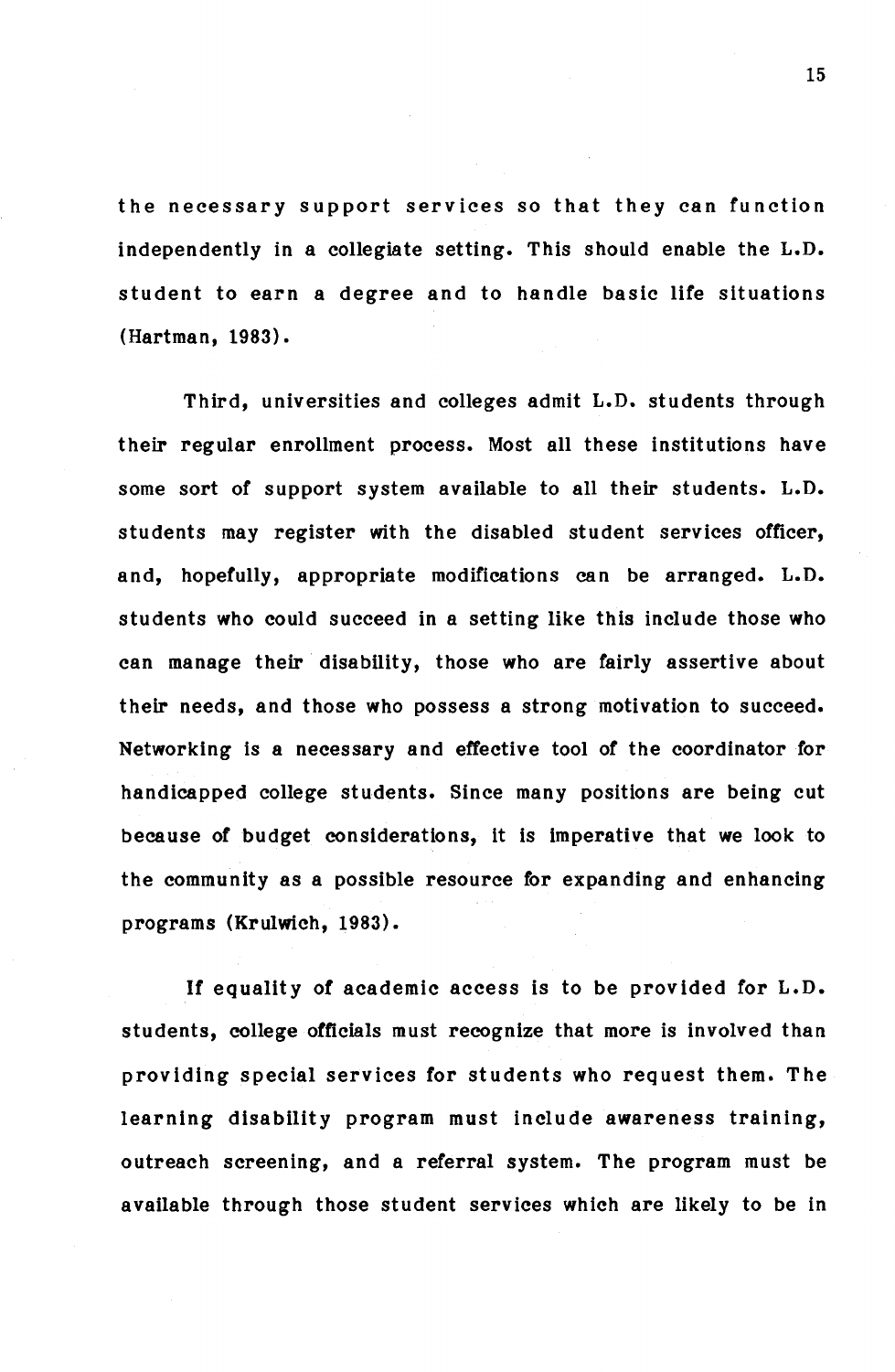contact with undiagnosed L.D. students, e.g., learning skills centers or counseling centers. Faculty members who adapt their teaching styles and techniques to make material more presentable and accessible to L.D. students also play a vital role. Many of these services are already in place on many college campuses, and can be adapted quite easily to the needs of the L.D. student (Lopez, 1982).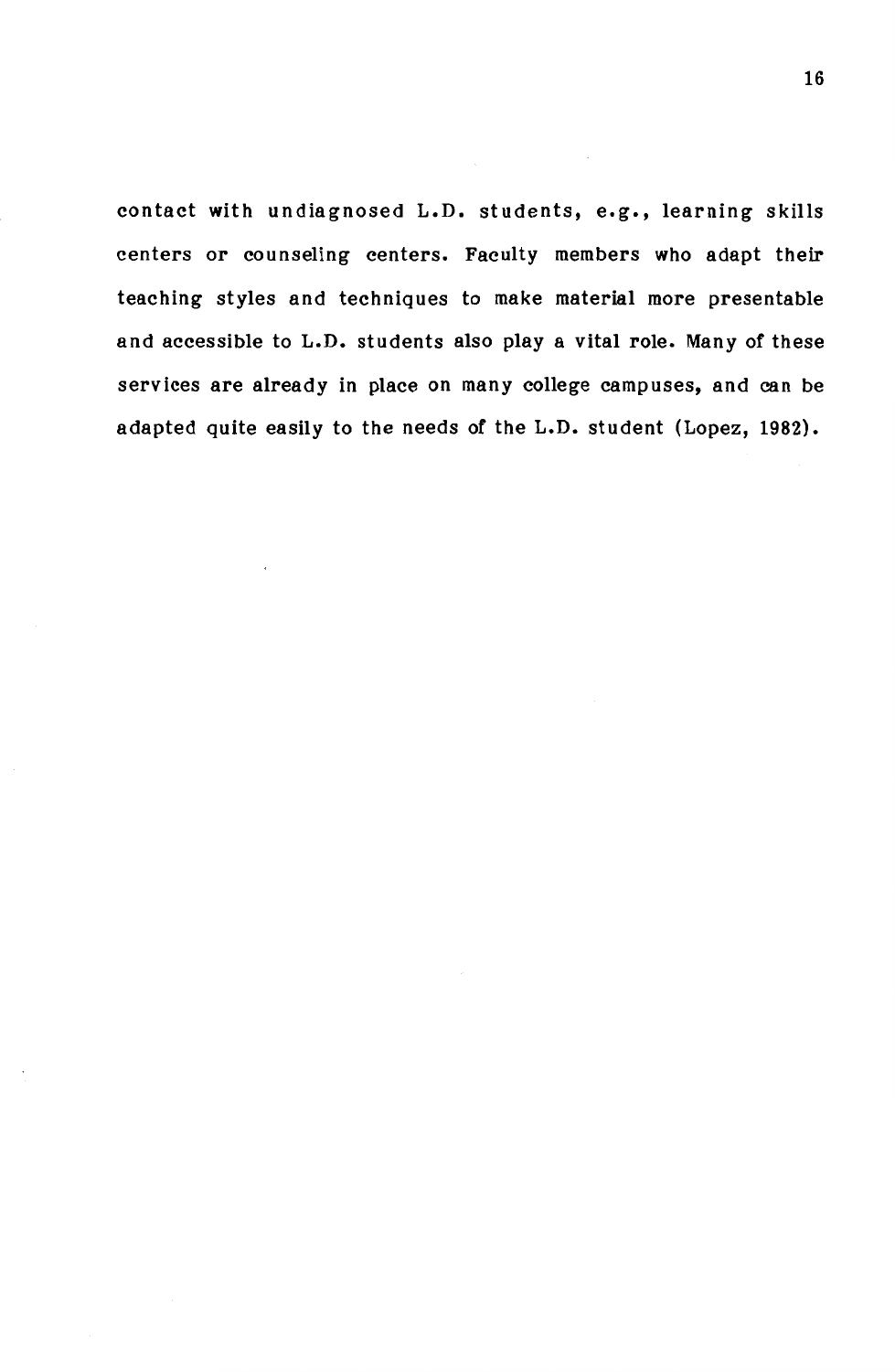#### **CONCLUSION**

Institutions of higher learning which have federally-funded programs are complying with federal mandates to make themselves physically accessible to handicapped people. Failure to do this could result in a loss of federal monies. Different means of compliance include scheduling appointments at accessible campus locations, programatic accessibility, redesign of equipment, reassignment of classrooms, or reassignment of other services to accessible buildings. Priority should be given to methods that offer programs to handicapped people in the most integrated settings that prove appropriate. It is important that universities choose appropriate accessibility criteria. Recommendations for ongoing access help with this. Provisions must also be made for making information available regarding their facilities.

To provide appropriate academic access to the learning disabled, there must be a current and workable definition of learning disability, proper identification techniques must be in place, and adequate support services must be implemented. Equality of academic access involves more than providing aids. There must be awareness training, an outreach screening and referral system should be available, and faculty members should adjust their teaching styles to make material more understandable to L.D. students.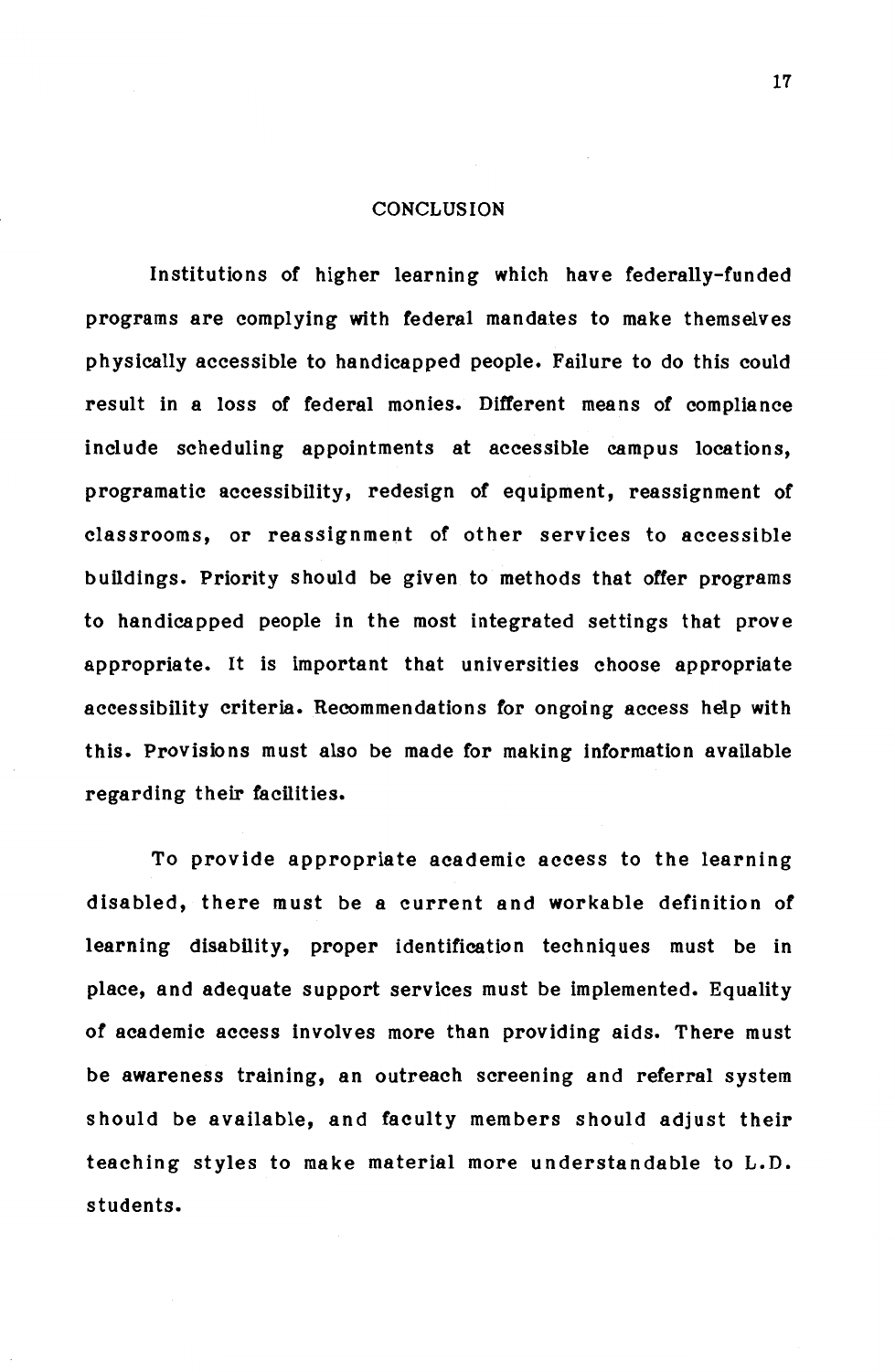The integration of physically handicapped and L.D. students into the college community does not happen quickly. College student personnel services staff members can facilitate integration by becoming aware of the various needs of handicapped students, and by providing educational programs that will increase the knowledge, and reduce the uncertainty, about how to educate effectively the handicapped students in the college population.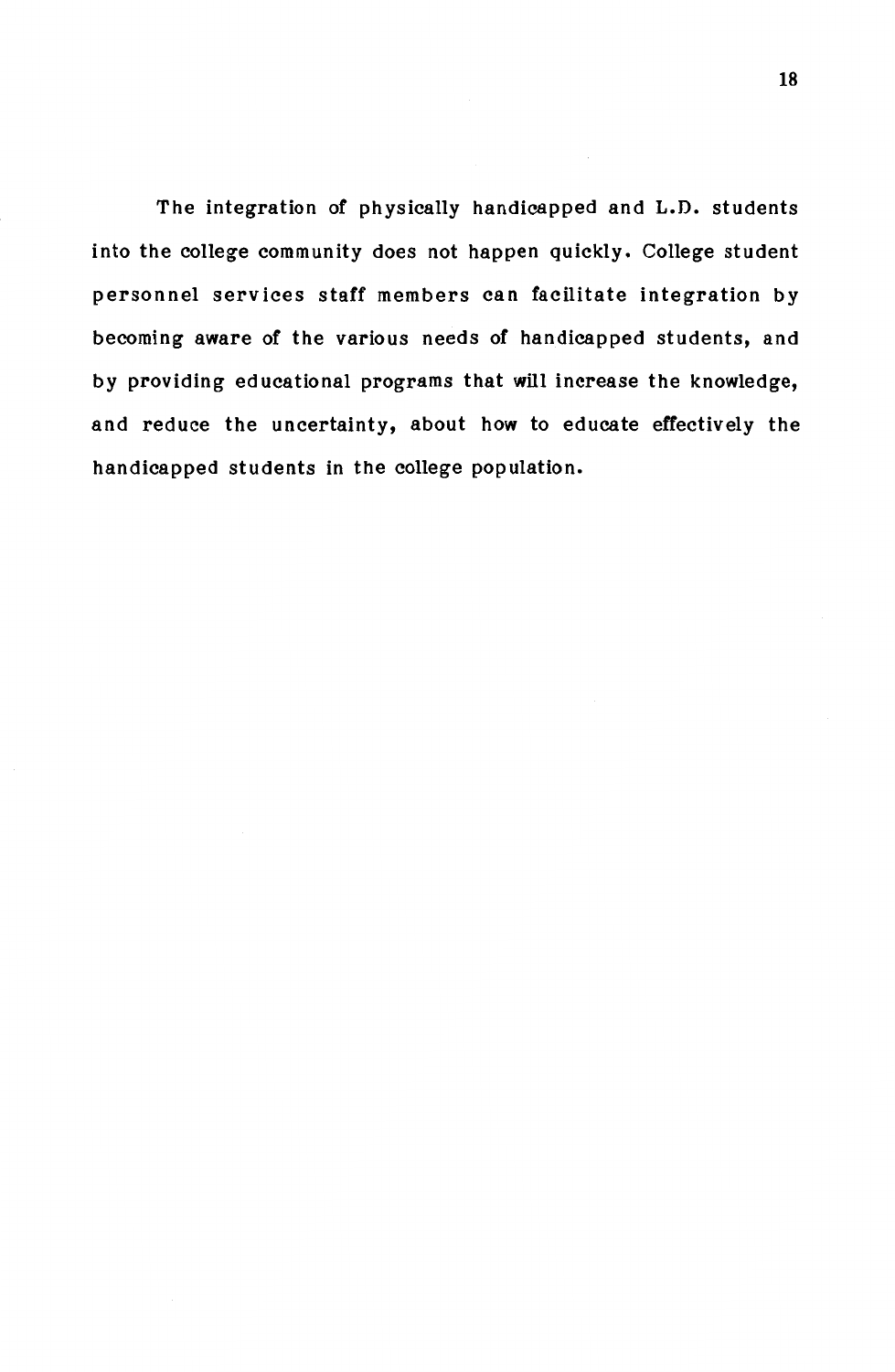#### References

Becker, K. Personal communication, October 24, 1980.

- Brolin, D.E. (1982). Vocational preparation of persons with handicaps. Columbus, Toronto, London, Sydney.
- Colter, S.R., and DeGraff, A.A. Architectural accessibility for the disabled at the college campus, (1976). New York: Albany (Appendix B).
- Dailey, A.L. Counseling and guidance approaches to deaf college students. Journal of College Student Personnel, 1978, 19, 393- 398.
- DeGraff, A.H. (1977). Concrete steps toward campus accessibility. Proceedings of the Disabled Students on American Campuses: Services and the State of the Art, 21-25.
- Department of Health, Education and Welfare (1977). Section 504 of the rehabilitation act of 1973 (Fact Sheet) (DHEW). Office for Civil Rights. Washington, D.C.
- Hartman, R.C. (1983). Learning disabled adults in post-secondary education (contract No. 300-80-0857). Washington, DC: Department of Education.
- Krulwich, M.T. (1983). Learning disabled adults in post-secondary education (contract No. 300-80-0857). Washington, DC: Department of Education.
- Kutner, B. The social psychology of disability. In W.S. Neff (Ed.) Rehabilitation psychology. Washington, D.C. American Psychological Association, 1971.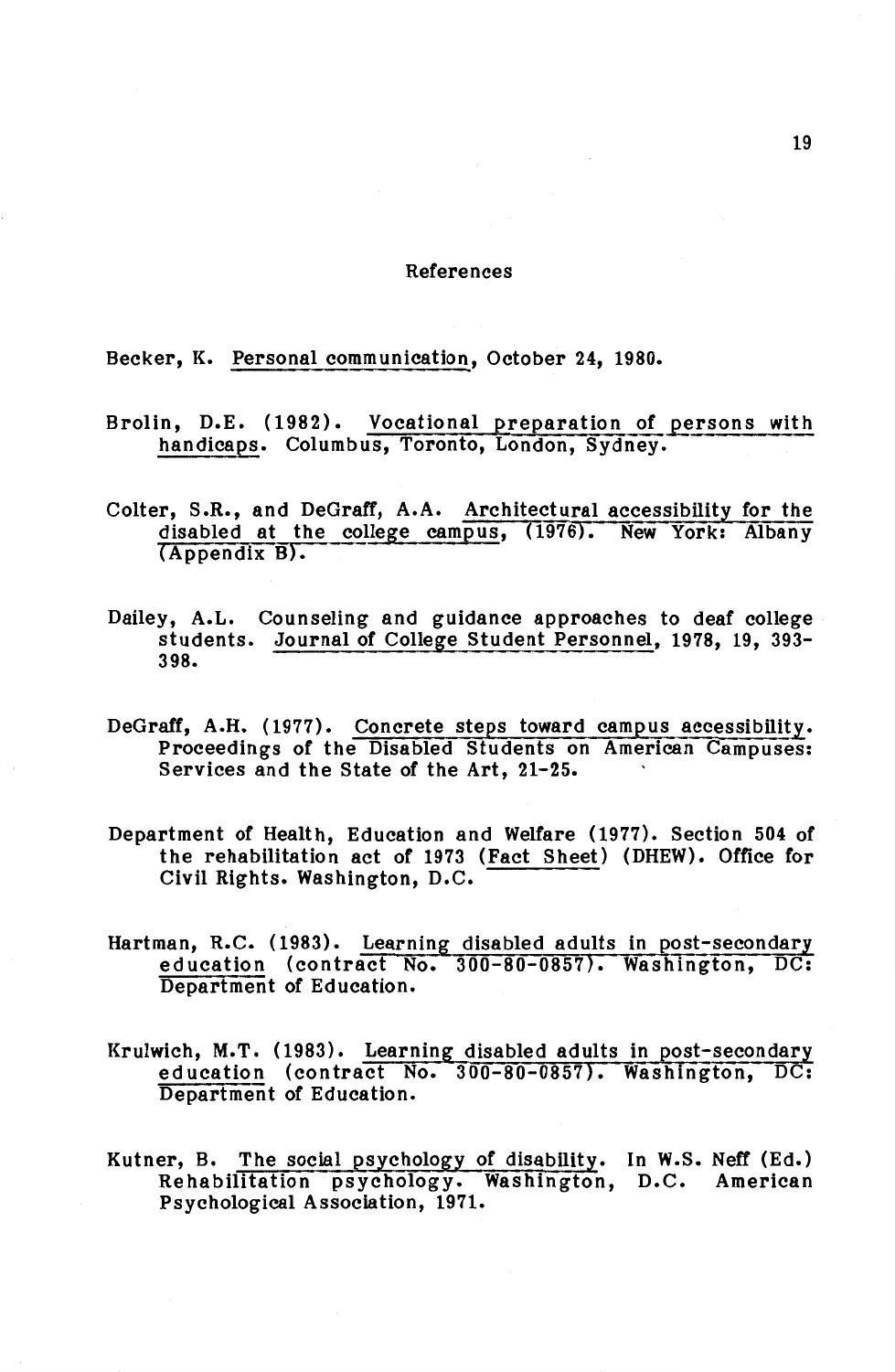- Lopez, M. (1982). Academic access for learning disabled students. Proceedings of the Fifty National Conference of the Association on Handicapped Student Service Programs in Post Secondary Education. 57-65.
- McGowan, J.F. Referral, evaluation and treatment in D. Melikin, and H. Rusalem (Eds.). The vocational rehabilitation of the disabled. New York: University Press, 1972.
- Penn, J.R., and Dudley, D.H. The handicapped student: Problems and perceptions. Journal of College Student Personnel, 1980, 21, 354-357.
- Perry, D.C. The disabled student and college counseling centers. Journal of College Student Personnel, 1981, 22, 533-538.
- Potter, G. (1977). Improving access to higher education: with special emphasis on the needs of non-residential students. Proceedings of the Association on Handicapped Student Service Programs in Post Secondary Education, 38-43.
- Snyder, M. (1982). Academic access for learning disabled students. Proceedings of the Fifth National Conference of the Association on Handicapped Student Service Programs in Post Secondary Education. 57-65.
- Stilwell, W.E., Schulker, S. Facilities available to disabled higher education students. Journal of College Student Personnel, 1973, 14, 419-424.
- Sussman, M.B. Dependent, disabled, and dependent poor: Similarity of conceptual issues and research needs. Social Service Review, 1969, 43, 383-395.
- United states statutes at large. (1973). Washington, DC: United States Government Printing Office. (Appendix A)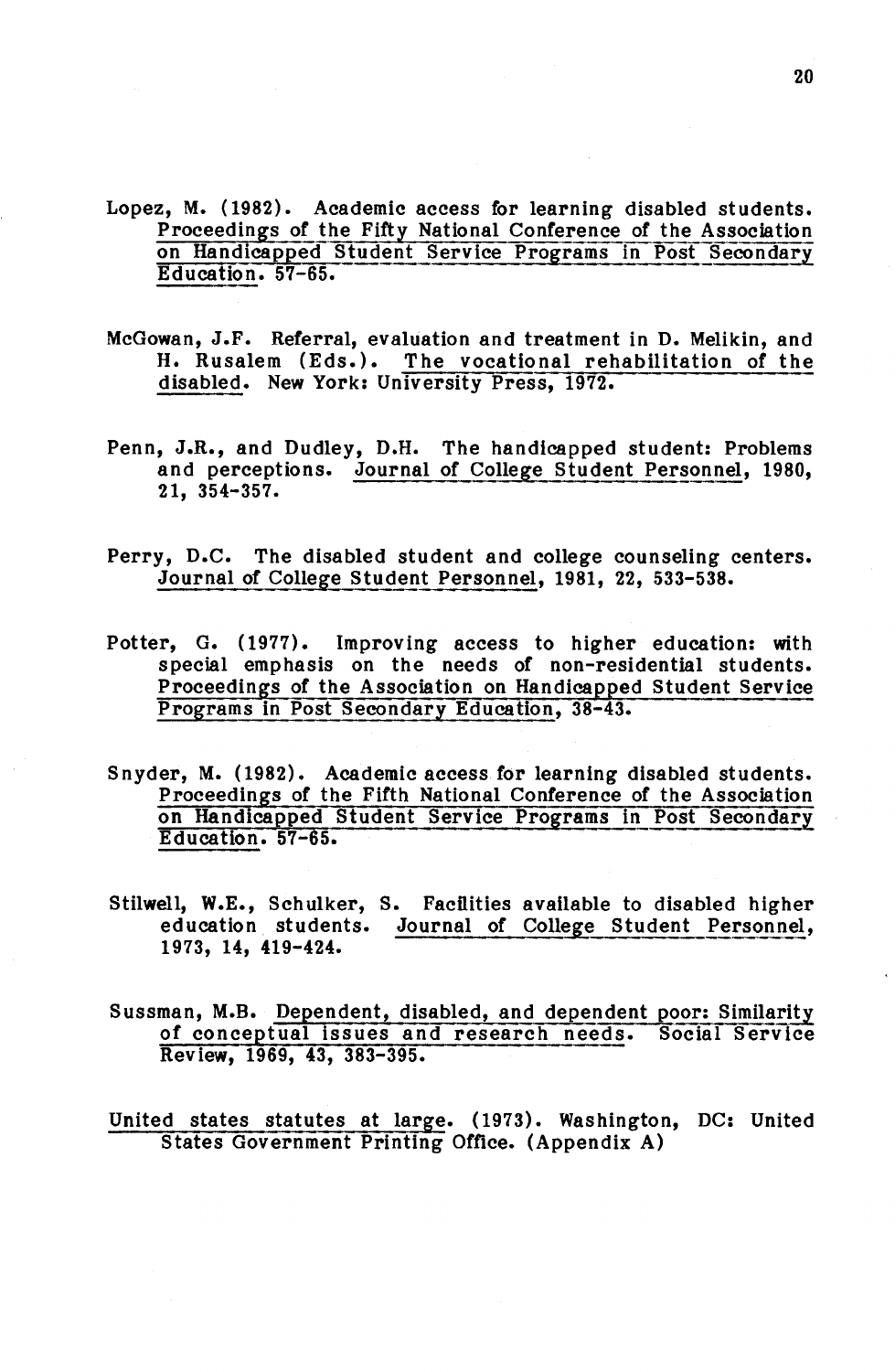# Yuker, H. Attitudes of the general public toward handicapped individuals. In J.F. Smith (Ed.) The White House Conference.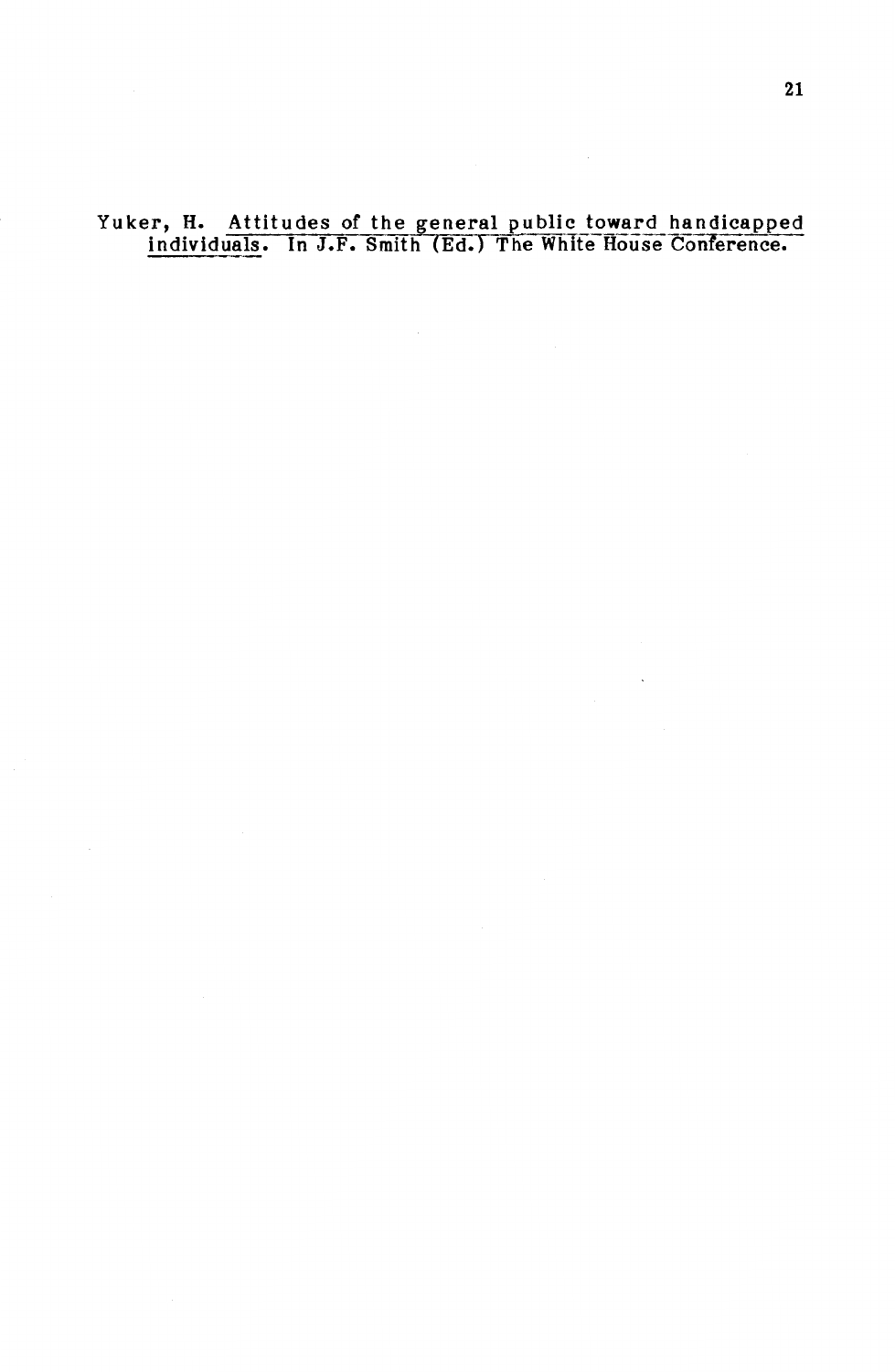#### Appendix A.

### AN ACT

To replace the Vocational Rehabilitation Act, to extend and revise the authorization of grants to States for vocational rehabilitation services, with special emphasis on services to those with the most severe handicaps, to expand special Federal responsibilities and research and training programs with respect to handicapped individuals, to establish special responsibilities in the Secretary of Health, Education, and Welfare for coordination of all programs with respect to handicapped individuals within the Department of Health, Education, and Welfare, and for other purposes.

Be it enacted by the Senate and House of Representatives of the United States of America in Congress assembled, That this Act, with the following table of contents, may be cited as the "Rehabilitation Act of 1973":

#### PUBLIC LAW 93-112-SEPT. 26, 1973

Declaration of Purpose

Sec. 2. The purpose of this Act is to provide a statutory basis for the Rehabilitation Services Administration, and to authorize programs to--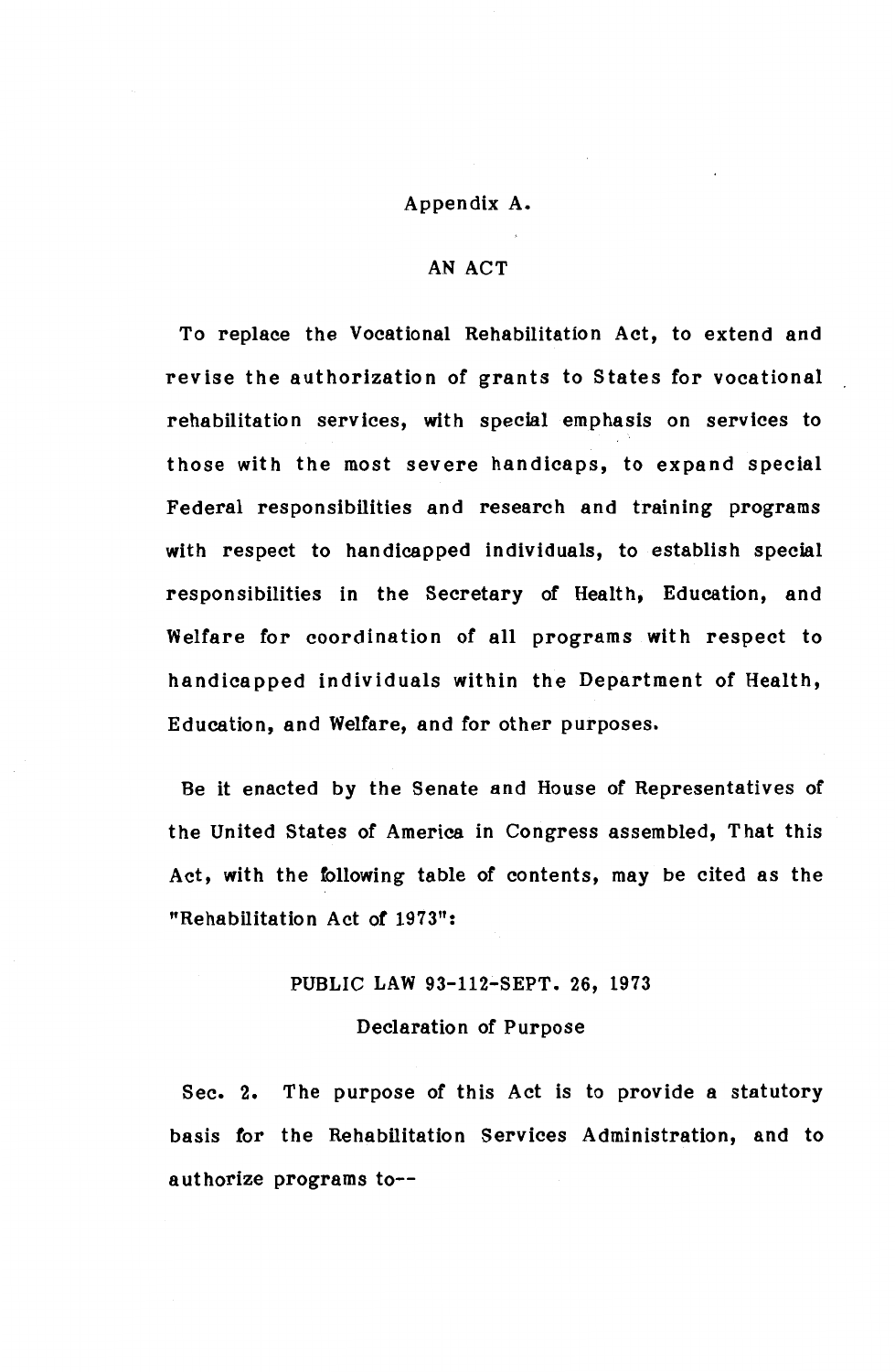- ( 1) develop and implement comprehensive and continuing State plans for meeting the current and future needs for providing vocational rehabilitation services to handicapped individuals and to provide such services for the benefit of such individuals, serving first those with the most severe handicaps, so that they may prepare for and engage in gainful employment;
- (2) evaluate the rehabilitation potential of handicapped individuals;
- (3) conduct a study to develop methods of providing rehabilitation services to meet the current and future needs of handicapped individuals for whom a vocational goal is not possible or feasible so that they may improve their ability to live with greater independence and selfs ufficiency;
- (4) assist in the construction and improvement of rehabilitation facilities;
- ( 5) develop new and innovative methods of applying the most advanced medical technology, scientific achievement, and psychological and social knowledge to solve rehabilitation problems and develop new and innovative methods of providing rehabilitation services to handicapped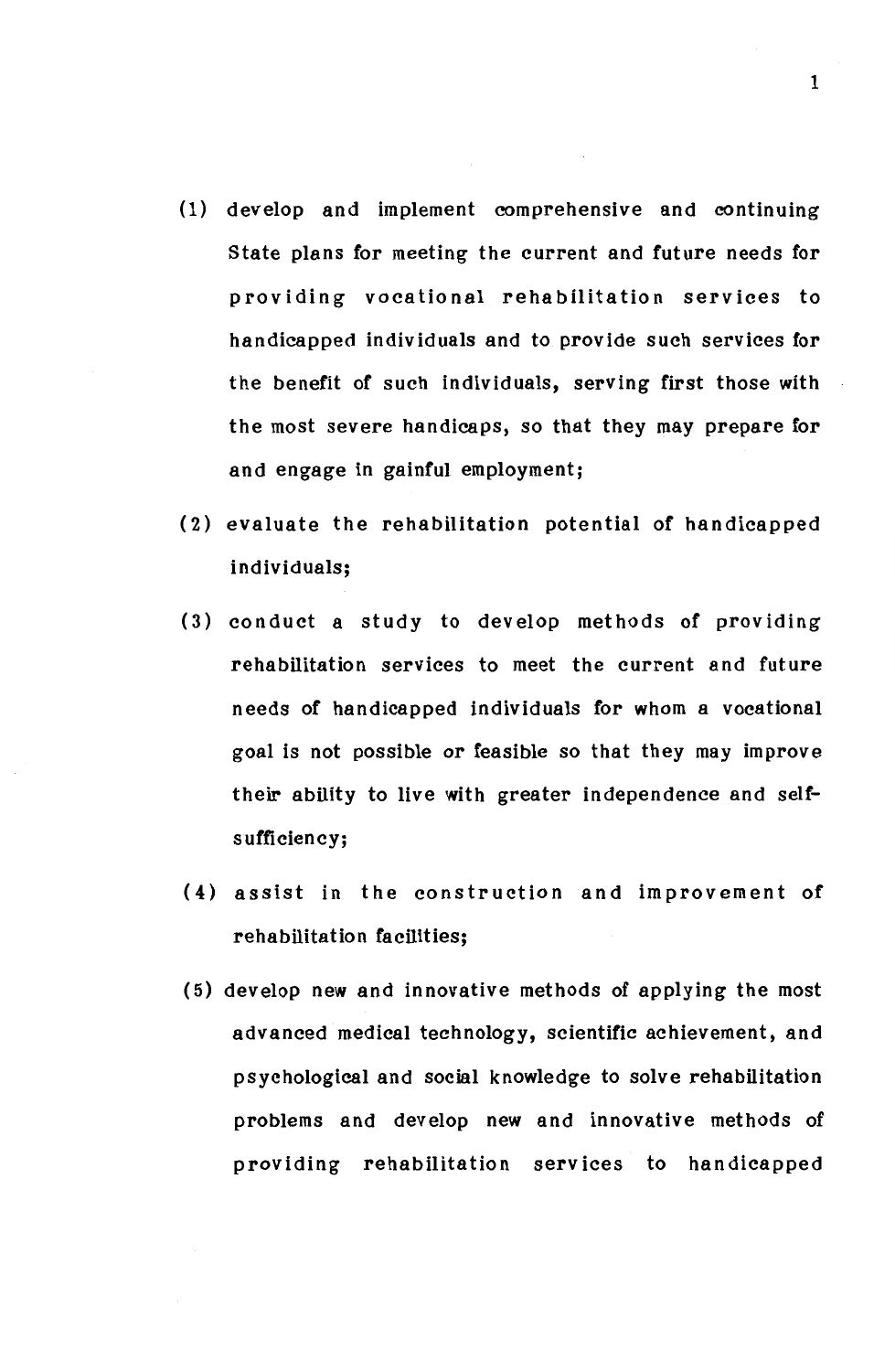individuals through research, special projects, and demonstrations;

- ( 6) initiate and expand services to groups of handicapped individuals (including those who are homebound or institutionalized) who have been underserved in the past;
- (7) conduct various studies and experiments to focus on long neglected problem areas;
- ( 8) promote and expand employment opportunities in the public and private sectors for handicapped individuals and to place such individuals in employment;
- ( 9) establish client assistance pilot projects;
- ( 10) provide assistance for the purpose of increasing the number of rehabilitation personnel and increasing their skills through training; and
- (11) evaluate existing approaches to architectural and transportation barriers confronting handicapped individuals, develop new such approaches, enforce statutory and regulatory standards and requirements regarding barrier-free construction of public facilities and study and develop solutions to existing architectural and transportation barriers impeding handicapped individuals.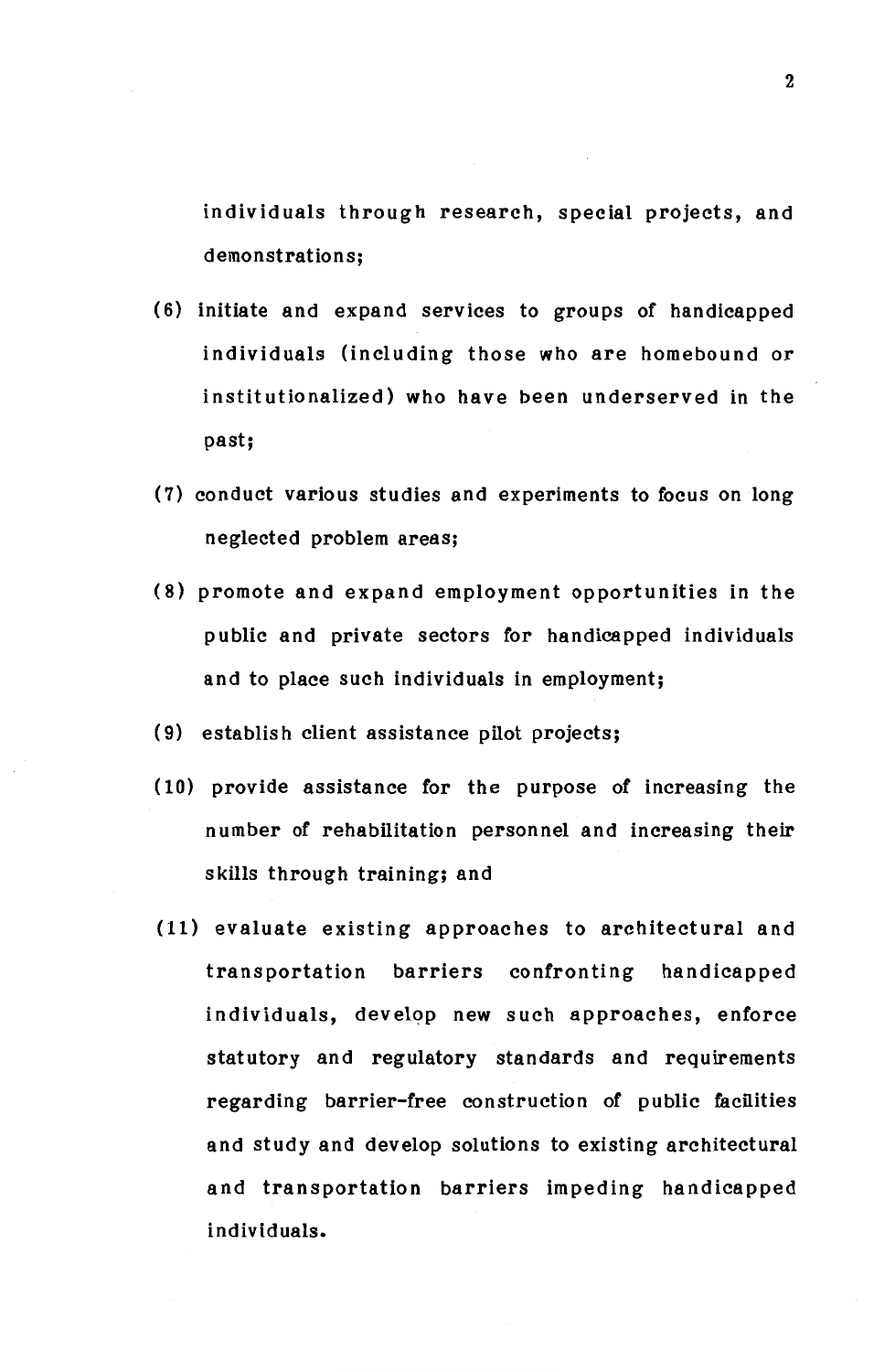# Nondiscrimination Under Federal Grants

Sec. 504. No otherwise qualified handicapped individual in the United States, as defined in section 7 (6), shall, solely by reason of his handicap, be excluded from the participation in, be denied the benefits of, or be subjected to discrimination under any program or activity receiving Federal financial assistance.

Approved September 26, 1973.